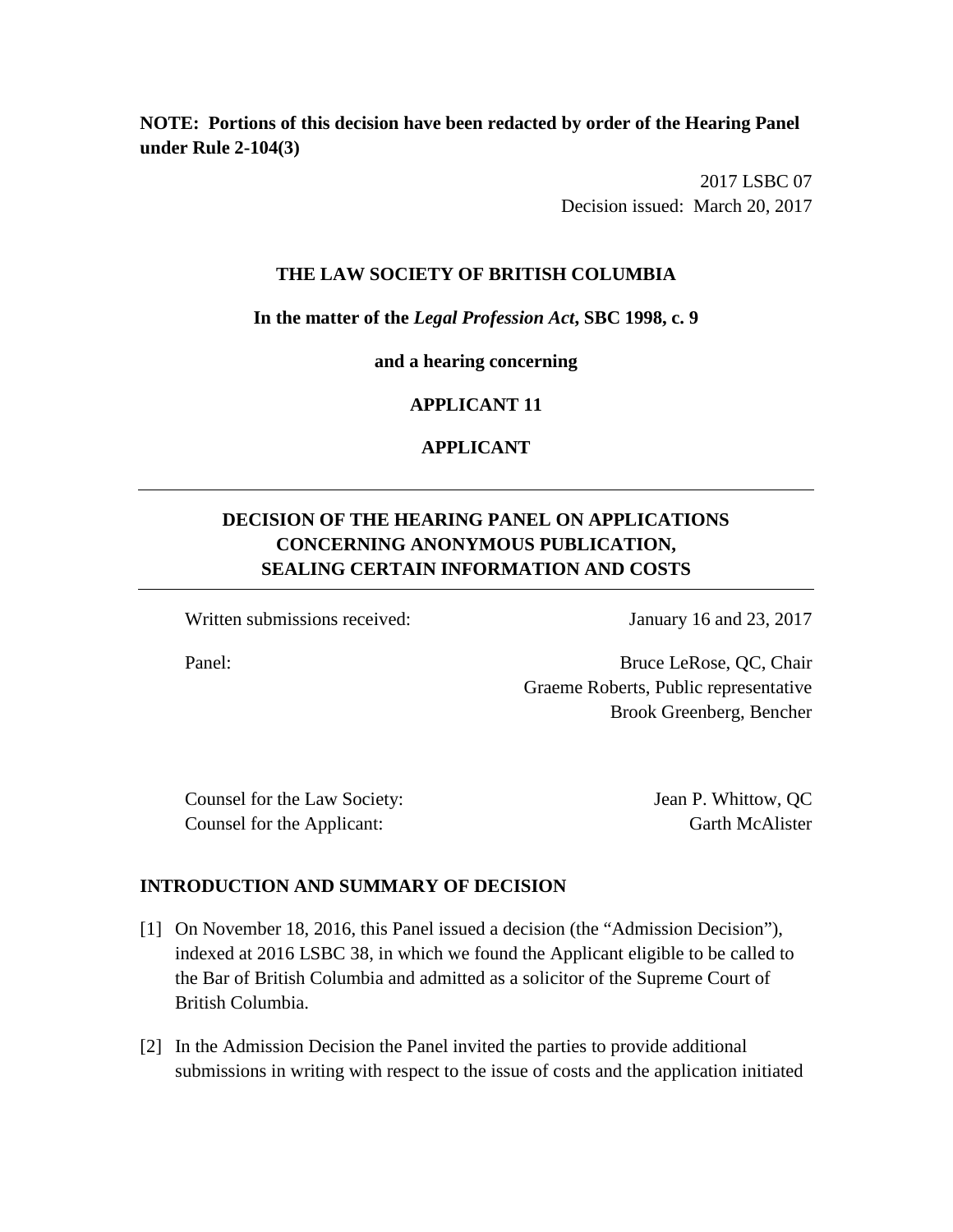by the Applicant pursuant to Law Society Rule 2-104(3) to have the Admission Decision published without identifying the Applicant.

- [3] The parties have reached agreement with respect to costs, as well as regarding publication of the Admission Decision without identifying the Applicant.
- [4] The parties have also reached agreement on some, but not all issues regarding proposed restrictions on the disclosure of certain information (the "Confidential Information") produced in the course of this matter. The Confidential Information at issue is further described below.
- [5] The Panel will make the orders that have been agreed to by the parties as set out below.
- [6] The remaining issues that the parties have not agreed upon relate to the scope of additional restrictions that are proposed to be placed on disclosure of the Confidential Information.
- [7] In particular, the Applicant seeks to preclude disclosure of the Confidential Information to anyone. [redacted]
- [8] [redacted] The Law Society takes the position that, while any further actions it may initiate should take account of the Applicant's interests and wishes, it is statutorily obligated to at least investigate the issues arising from the Confidential Information disclosed in these proceedings in order to safeguard the public interest.
- [9] The parties also do not agree as to whether other potentially interested parties should be at liberty to apply for further disclosure of the Confidential Information.
- [10] The *Legal Profession Act*, SBC 1998, c. 9 (the "LPA") provides that protection of the public interest is the primary object and duty of the Law Society.
- [11] [redacted]
- [12] To the extent these considerations are in conflict, the overall impact of the requested orders on the public interest must be balanced to minimize the negative impacts and maximize the overall protection of the public interest.
- [13] It would not be in the public interest in the circumstances of this matter to preclude the Law Society from making the investigations arising from the Confidential Information that it considers necessary and appropriate for the protection of the public.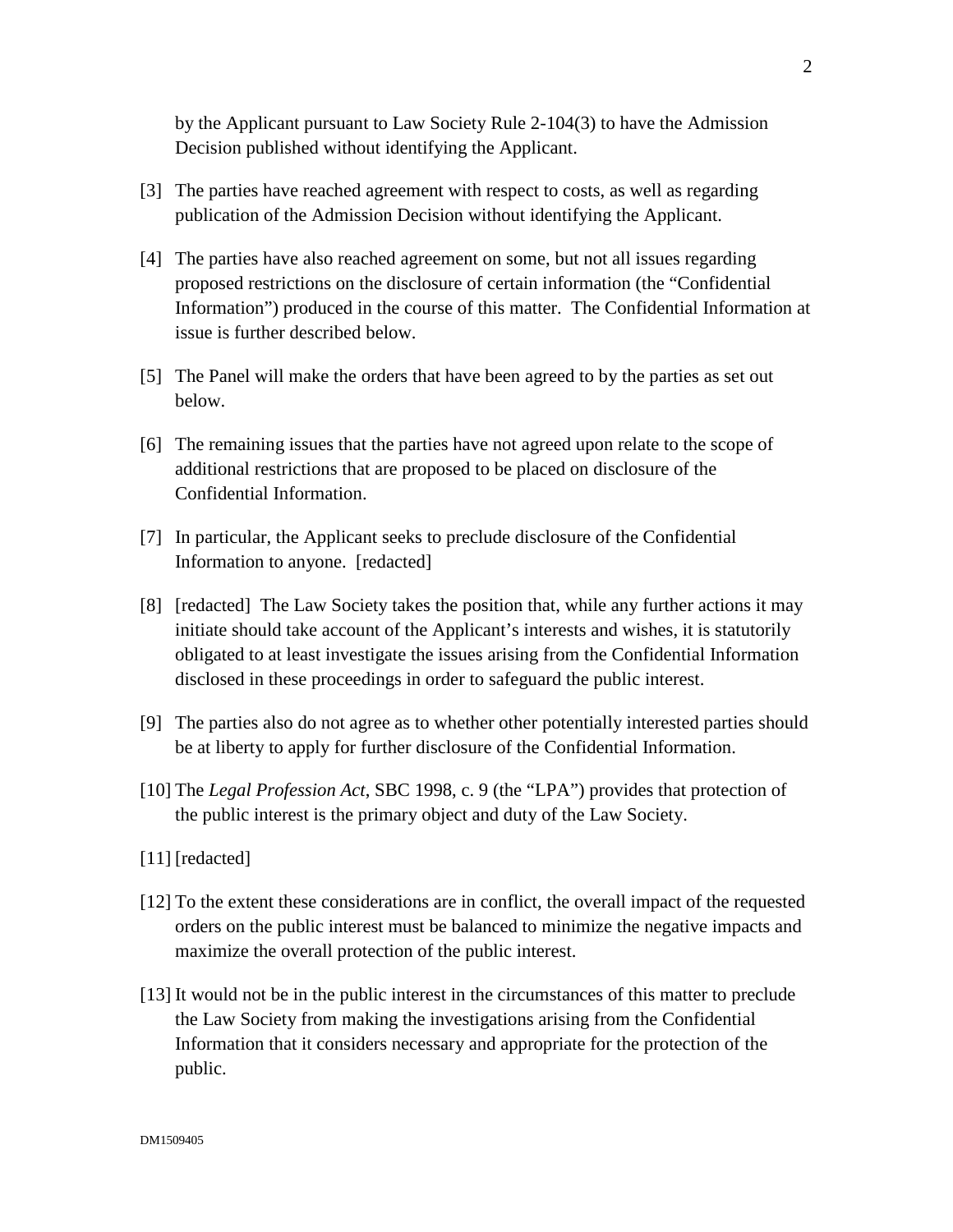- [14] [redacted] However, here, the Applicant chose to disclose the Confidential Information in a public hearing process. That decision was clearly a difficult one for the Applicant. Nevertheless, the result of the Applicant's election cannot be to leave the Law Society in a position where it is aware of matters it reasonably considers it is obliged to investigate to protect the public interest, but that it is unable to address.
- [15] Nothing in this decision has the effect of compelling someone to make an involuntary disclosure for the purposes of initiating a complaint against their wishes.
- [16] While it is not possible to accommodate fully the Applicant's position that she should have control over whether and when any further Law Society processes are initiated, the Law Society has committed to providing as much consideration of her wishes and as much protection of her interests as possible in any further processes.
- [17] In balancing the competing considerations, the protection of the public interest favours allowing the Law Society to have disclosure and use of the Confidential Information for the purpose of conducting further investigations and taking such other further steps and initiating such processes as it considers to be necessary to protect the public interest, while extending as much consideration for and protection of the Applicant's interests as possible.
- [18] With respect to other parties who may wish to seek additional disclosure, if further hearings are initiated that relate to the matters disclosed in the Confidential Information, any interested party's right to disclosure will be determined in those proceedings. The Applicant should receive as much notice from the Law Society as is reasonably possible if it becomes aware that a party intends to bring a disclosure application in another proceeding. The Applicant's right to participate in such an application will be determined in the proceeding in which it is brought.

# **THE CONSENT ORDERS**

[19] The parties have consented to a number of proposed orders with respect to the Confidential Information. The Panel has considered the proposed orders agreed to by the parties and has concluded that each is appropriate for the reasons set out below.

### **Costs**

[20] The parties have agreed that, despite the fact that the Applicant was successful in the Admission Decision, the Applicant should pay the Law Society \$500 in costs.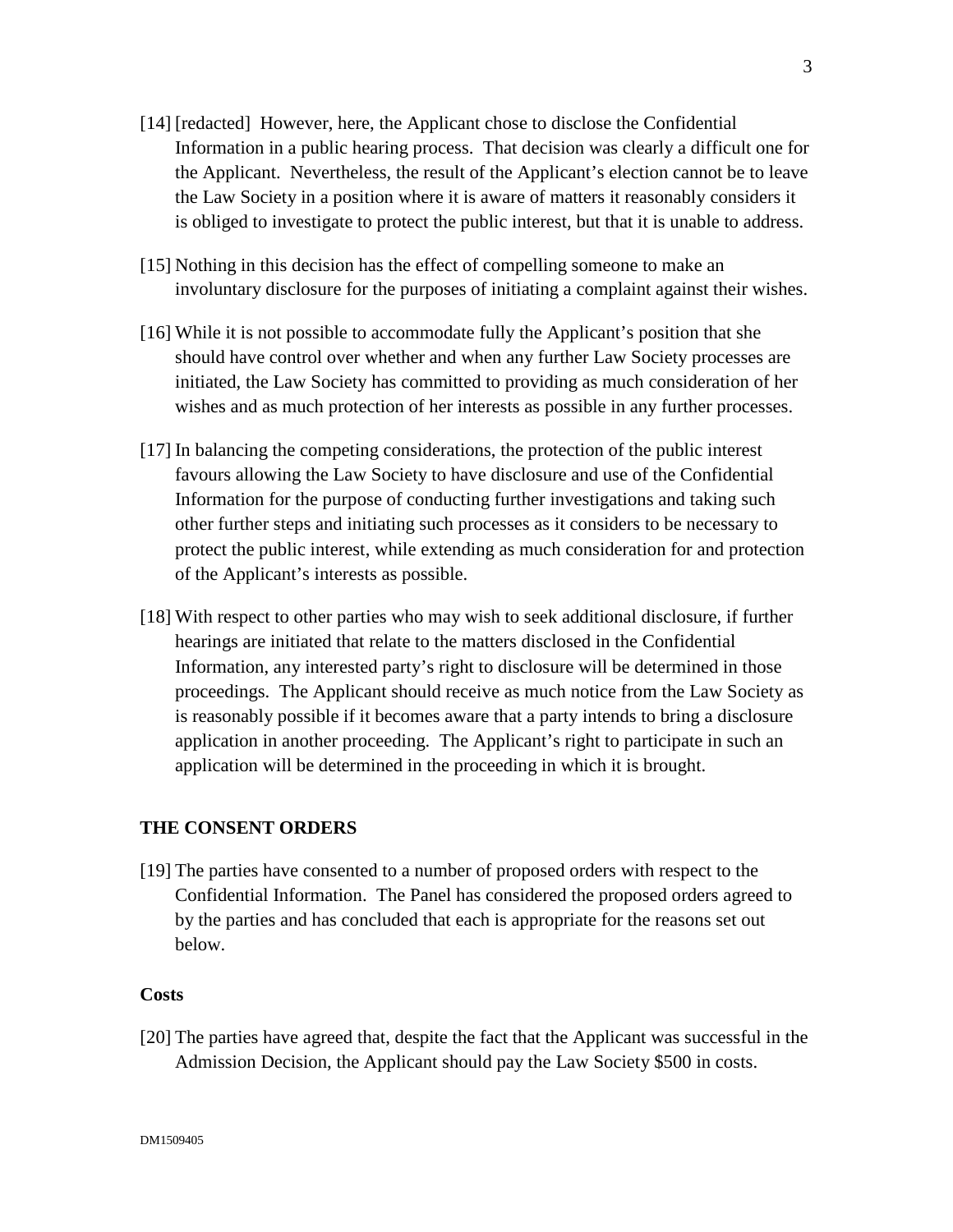- [21] In light of the Applicant's conduct during PLTC, a hearing to determine the Applicant's character, repute and fitness was necessary and appropriate.
- [22] Consequently, the parties' agreement that the Applicant pay \$500 in costs to the Law Society is warranted in the circumstances.

#### **Publication Without Identifying the Applicant**

- [23] The parties have also agreed that the Admission Decision should be published without identifying the Applicant.
- [24] Law Society Rule 2-104(1) makes identification of an applicant in the publication of a credentials decision mandatory, subject to the exceptions set out in the remainder of Rule 2-104.
- [25] Rule 2-104(3) permits a panel to order that publication of a credentials decision not identify the applicant if:
	- (a) the application is approved without conditions or limitations on the practice or articles of the applicant, and
	- (b) publication will cause grievous harm to the applicant or another identifiable individual that outweighs the interest of the public and the Society in full publication.
- [26] The application was approved in the Admission Decision without conditions or limitations on the practice or articles of the Applicant.
- [27] The Applicant submits that the evidence in this matter included material that was highly personal to the Applicant such that the disclosure of her identity would meet the test of "grievous harm" in Rule 2-104(3)(b).
- [28] The parties agree that the test for grievous harm is as set out in:
	- (a) *Law Society of BC v. Doyle,* 2005 LSBC 06, 2005 LSBC 24;
	- (b) *Re Applicant 9*, 2016 LSBC 14; and
	- (c) *Re Fitzmaurice*, 2015 LSBC 29.
- [29] In *Fitzmaurice* at paragraph 6, the panel adopted the description of grievous harm set out in *Doyle*, including the following: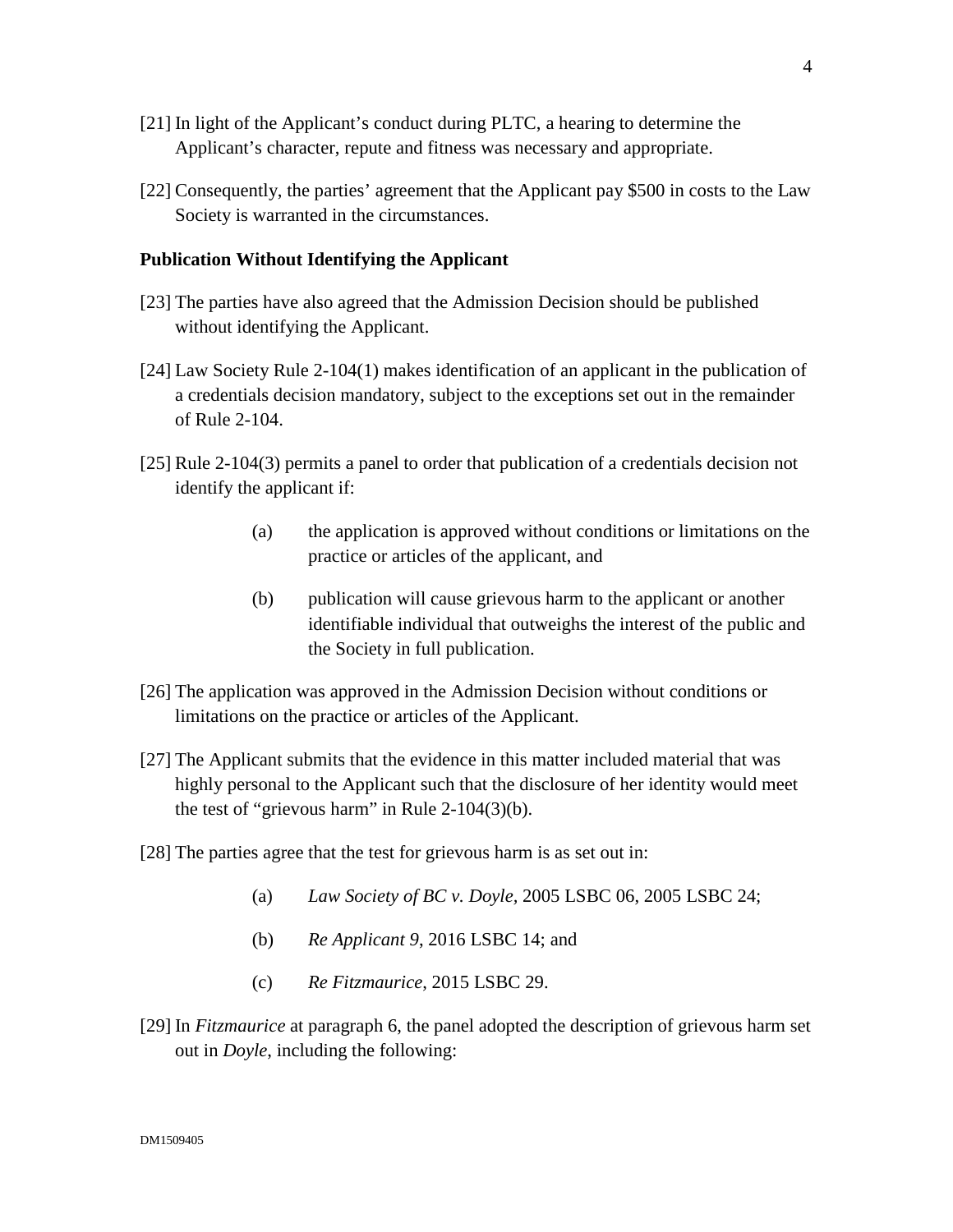In order to be grievous, the harm must be exceptional, unusual, onerous, and injurious to a member, and cause a member to experience catastrophic loss both personally and professionally. The harm must involve significantly more than damage to the member's reputation or embarrassment that would normally be expected to flow from being found guilty of professional wrongdoing.

- [30] The Law Society agrees in its submissions that, in light of the highly personal details of the evidence led in this matter, the test for grievous harm to the Applicant if her identity is published has been satisfied.
- [31] The Law Society also agrees that, in the circumstances, the potential for grievous harm to the Applicant outweighs the public interest in publication of the Applicant's name.
- [32] In particular, the Law Society has confirmed that publication of the Panel's decision without reference to the Applicant's name will not impair the Law Society's ability to publish the result of the case and the reasons for that result. The publication of the decision without including the Applicant's identity is sufficient to safeguard the public interest.
- [33] The Panel accepts the position advanced by both parties that publication of the Applicant's identity could potentially cause the Applicant grievous harm and that the potential harm outweighs the public interest in full publication that includes the Applicant's identity.
- [34] Consequently, if the Admission Decision or this decision, or a summary of either of the decisions is to be published, such publication must not identify the Applicant by name.

#### **Agreed Restrictions on Disclosure of the Confidential Information**

- [35] The Applicant and the Law Society have agreed that the Confidential Information introduced in the hearing of this matter should be subject to certain restrictions on disclosure.
- [36] The basis for such an order is found in Law Society Rules 5-8, 5-9 and 5-10.
- [37] Rule 5-8 provides in part:

#### **Public hearing**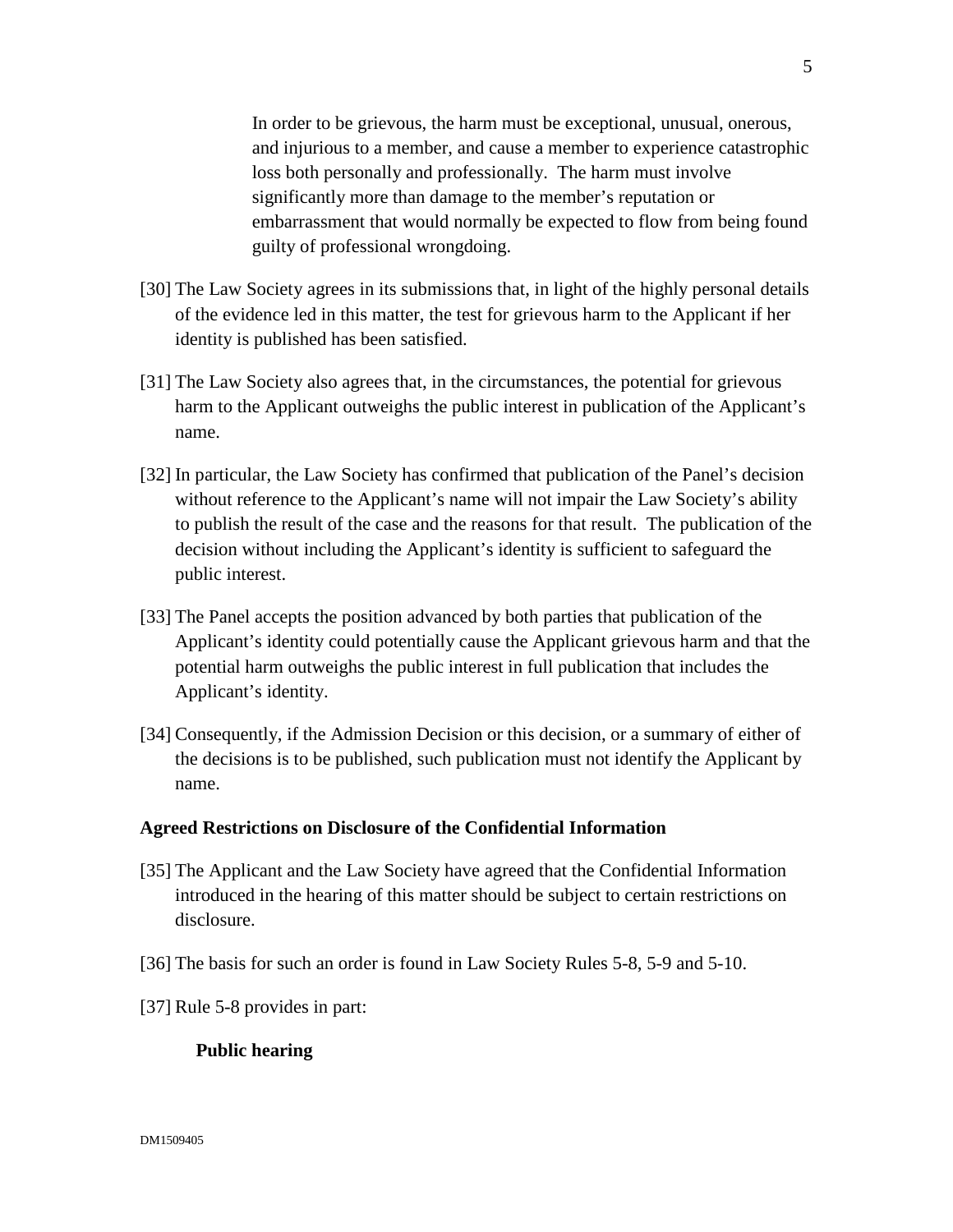- **5-8**(1) Every hearing is open to the public, but the panel or review board may exclude some or all members of the public in any circumstances it considers appropriate.
	- (2) On application by anyone, or on its own motion, the panel or review board may make the following orders to protect the interests of any person:
		- (a) an order that specific information not be disclosed;
		- (b) any other order regarding the conduct of the hearing necessary for the implementation of an order under paragraph (a).
		- …
	- (5) When a panel or review board makes an order or declines to make an order under this rule, the panel or review board must give written reasons for its decision.

[38] Rule 5-9 provides:

#### **Transcript and exhibits**

- **5-9**(1) All proceedings at a hearing must be recorded by a court reporter, and any person may obtain, at his or her expense, a transcript pertaining to any part of the hearing that he or she was entitled to attend.
- (2) Subject to solicitor-client privilege or an order under Rule 5-8 (2) *[Public hearing]*, any person may obtain, at his or her own expense, a copy of an exhibit entered in evidence when a hearing is open to the public.

[39] Rule 5-10(3) provides:

- (3) When a hearing panel gives written reasons for its decision, it must not disclose in those reasons any information that is confidential or subject to solicitor and client privilege.
- [40] Accordingly, the transcript of the hearing of this matter and the exhibits filed are presumptively available to any person, subject to an order that is made to protect the interests of a person.
- [41] In *Applicant 9*, the panel considered a request by the applicant that certain information disclosed in that hearing not be disclosed to the public. There, the Law Society consented to the order restricting disclosure.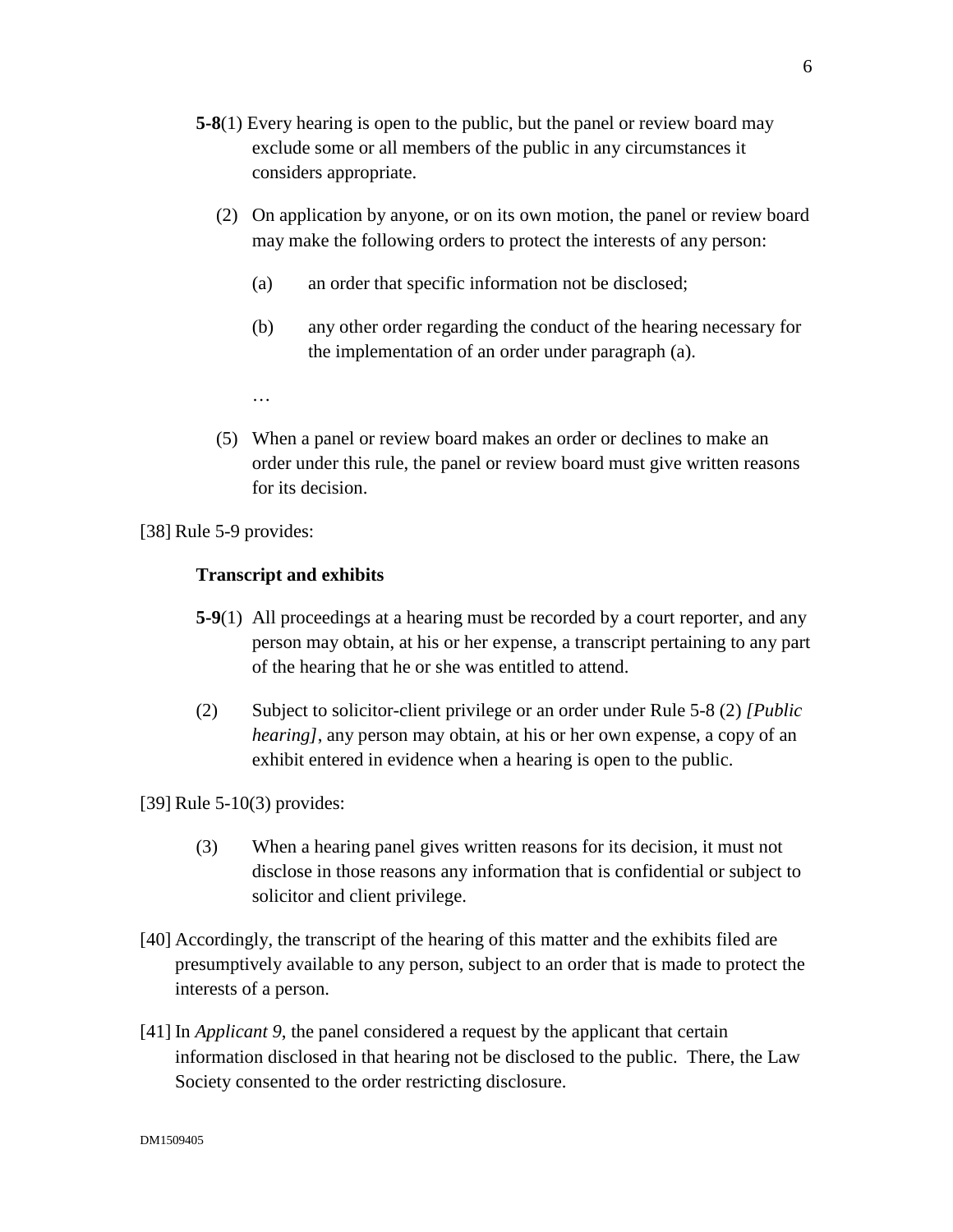[42] The panel in *Applicant 9* described the test for making such an order as follows:

- [53] The Panel must weigh the value of hearing transparency and openness on one hand, and the value of personal privacy — for the Applicant and third parties alike — on the other. …
- [54] The hearing record included a substantial amount of highly personal and sensitive information regarding the Applicant and other individuals directly and indirectly involved in his past and present circumstances. Beyond the information provided in this decision, we see no public interest value in the disclosure of any remaining personal information.
- [55] We therefore ordered, pursuant to Rules 5-8 and 5-9, that exhibits in this proceeding that relate in any way to the Applicant's criminal conduct in and around 2009, and subsequent criminal charges, plea, sentence and counselling must not be disclosed to anyone other than members of this Panel, a review board, counsel and their clients, or a court for purposes of any review, appeal or judicial review arising from this hearing.
- [43] The circumstances in the matter at hand are similar to those in *Applicant 9.*
- [44] We accept that the parties, through their agreement, have identified the Confidential Information within the hearing record and the Admission Decision that is highly personal and sensitive for the Applicant and other individuals. We further accept that, to the extent the parties have reached agreement, disclosure of the Confidential Information has no public interest value. We address below the question of the public interest value of the Confidential Information in respect of which the parties do not agree.
- [45] Again, the Law Society in its submissions accepts that the agreed to restrictions on disclosure of the Confidential Information would not compromise the Law Society's ability to inform the public of the result of the Admission Decision and the essential reasons for that result.
- [46] Consequently, the Panel accepts that the following orders should be made by agreement of the parties, but subject to the further exceptions described below:
	- a. If the Admission Decision or a summary of it is published, it must be published with the following paragraphs (or the information contained within these paragraphs) redacted or otherwise omitted: 34, 49, 50, 59 to 65, 86, 98, 100 to 101, 111, the last sentence of paragraph 143, the last sentence of paragraph 185, and 195 to 199.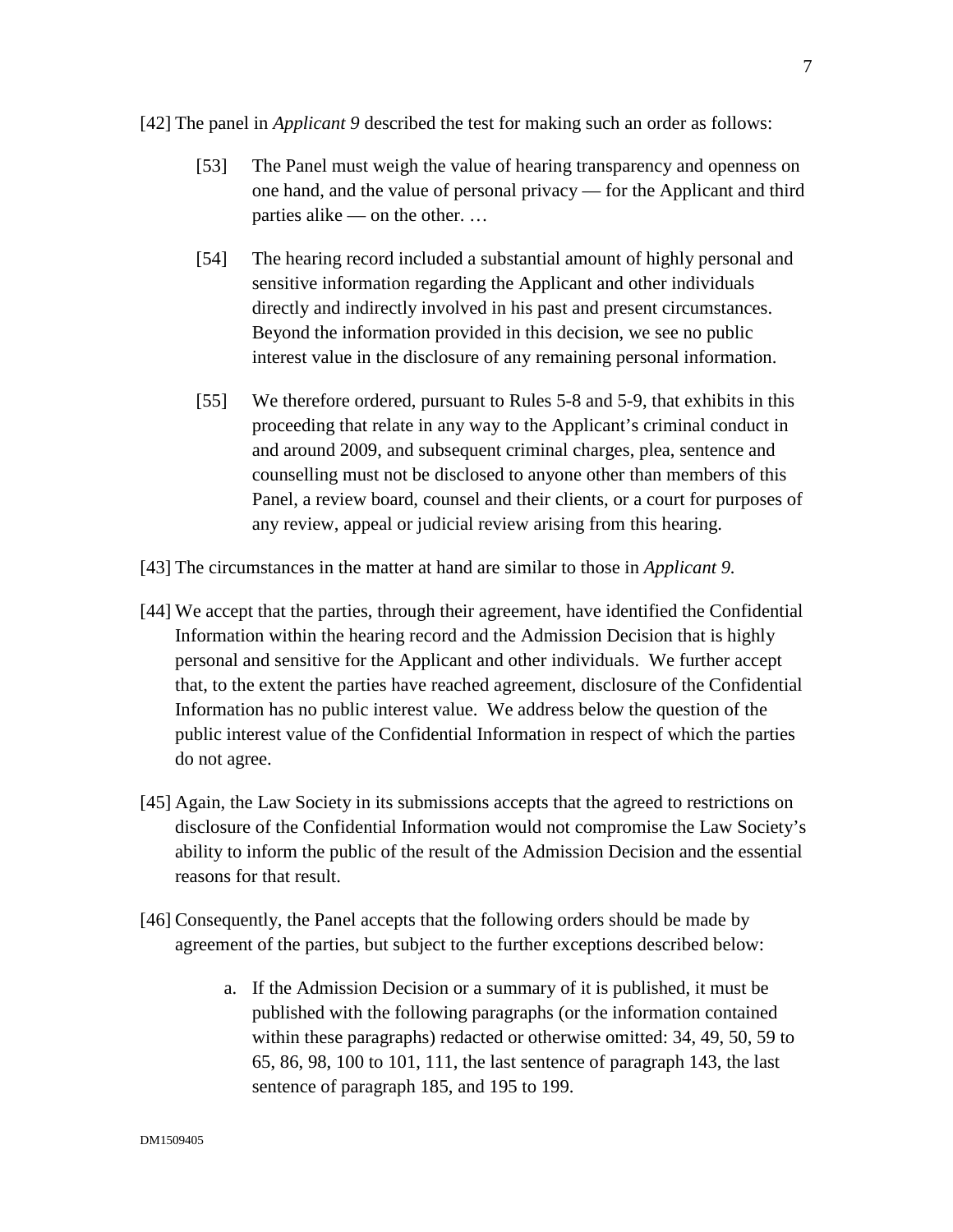- b. If any person requests disclosure of a transcript of the hearing in this matter, the following portions of the transcript must be withheld from disclosure:
	- i. the submissions of the parties;
	- ii. the Applicant's evidence: p. 13 line 7 to p. 39 line 2; p. 45 line 16 to p. 46 line 18; p. 47 line 13 to line 15; p. 63 line 10 to p. 66 line 3; p. 83 line 9 to line 20;
	- iii. SH's evidence: p. 94 line 20 to p. 101 line 6; p. 102 line 23 to p. 103 line 24; p. 106 line 6 to line 14; and
	- iv. all references to the Applicant's name, SH's name, Student 1's name and the Principal's name,
- c. If any person seeks disclosure of the exhibits entered into evidence in this matter, Exhibit 2, Tab 15 must be provided in a redacted form that does not disclose the information contained in paragraph 5, the second to the thirteenth word in paragraph 7 and the second sentence of paragraph 8.
- d. Although not included in the parties' list of agreed to restrictions on disclosure, in light of the orders that the identity of the Applicant, SH, Student 1 and the Principal referred to in the transcript not be disclosed, if any person requests disclosure of any exhibit entered into evidence in this matter, the exhibits must be provided with any reference to the Applicant's name, SH's name, Student 1's name or the Principal's name redacted or otherwise omitted.
- e. None of the orders in subparagraphs (a) to (d) apply to restrict disclosure of the full, unredacted record of this matter to counsel and their clients in this matter, to a review board, or to a court for the purposes of any review, appeal or judicial review arising from either the Admission Decision or this decision.

# **FURTHER RESTRICTIONS ON DISCLOSURE OF THE CONFIDENTIAL INFORMATION**

[47] Despite the parties' agreement as to the restrictions on disclosure of the Confidential Information, there are two matters about which they do not agree: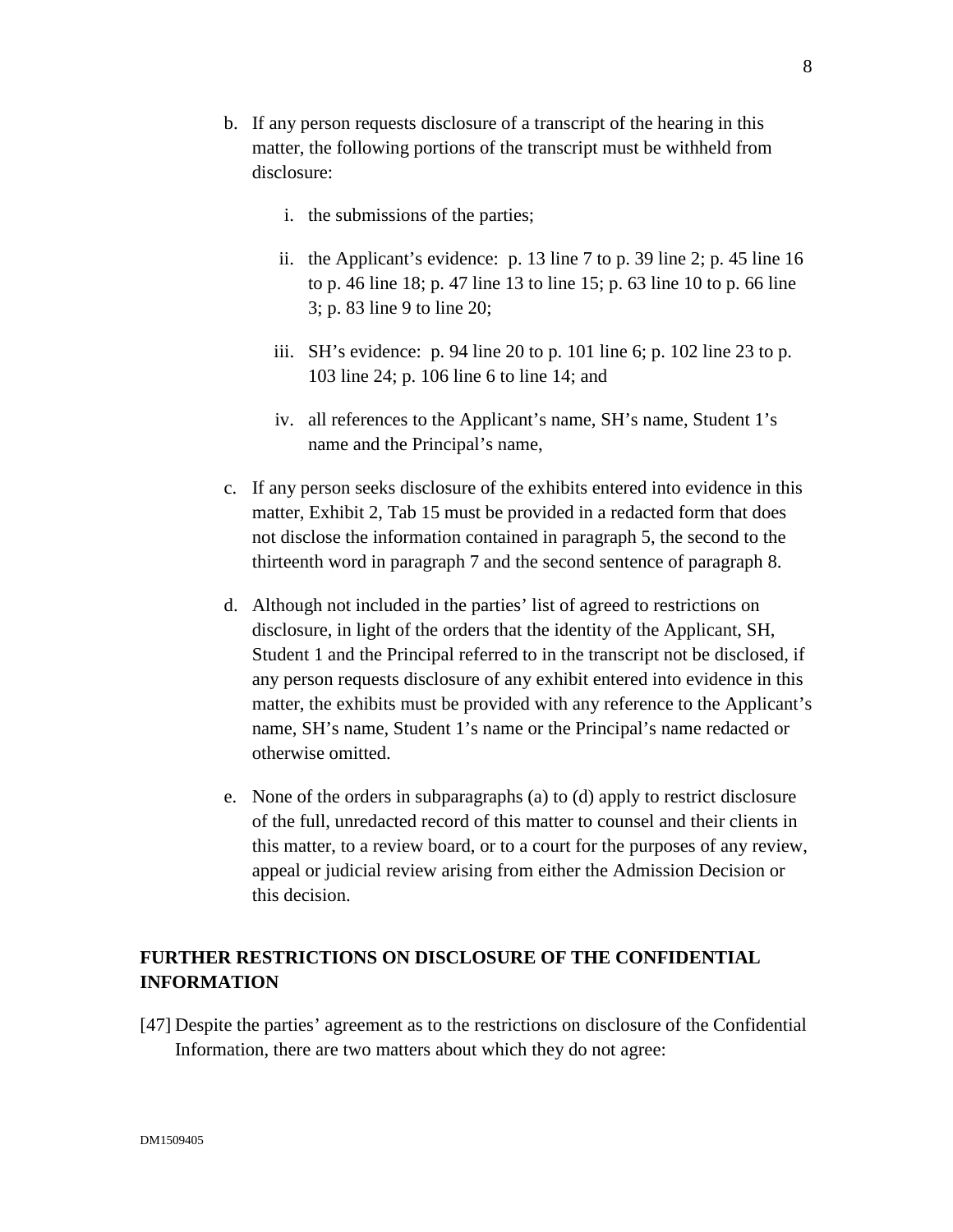- a. whether the Law Society itself ought to be subject to the orders restricting disclosure of the Confidential Information, or if the Law Society should be permitted to use the Confidential Information in respect of potential investigations or other potential regulatory proceedings arising from the evidence in this matter; and
- b. whether other potentially "interested" parties should be permitted to apply for full disclosure of the Confidential Information, and if so whether the Applicant should have the right to have notice of and make submissions in response to such an application.
- [48] In addressing these issues, it is necessary for the Panel to make further reference to submissions and evidence that we have already concluded should not be disclosed publicly. Consequently, we make orders below in regard to publication of these reasons and our references in this decision to the Confidential Information that should not be disclosed.

### **Position of the Applicant**

- [49] The Applicant submits that the Confidential Information should not be subject to further disclosure to or use by anyone for any purpose.
- [50] [redacted]
- [51] [redacted]
- [52] [redacted]
- [53] [redacted]
- [54] [redacted]
- [55] [redacted]
- [56] [redacted]
- [57] [redacted]
- [58] Essentially, the Applicant's position is that:
	- a. any complaint about the conduct to which she was subjected is hers to make, and she should not be deprived of the decision whether and when to make a complaint;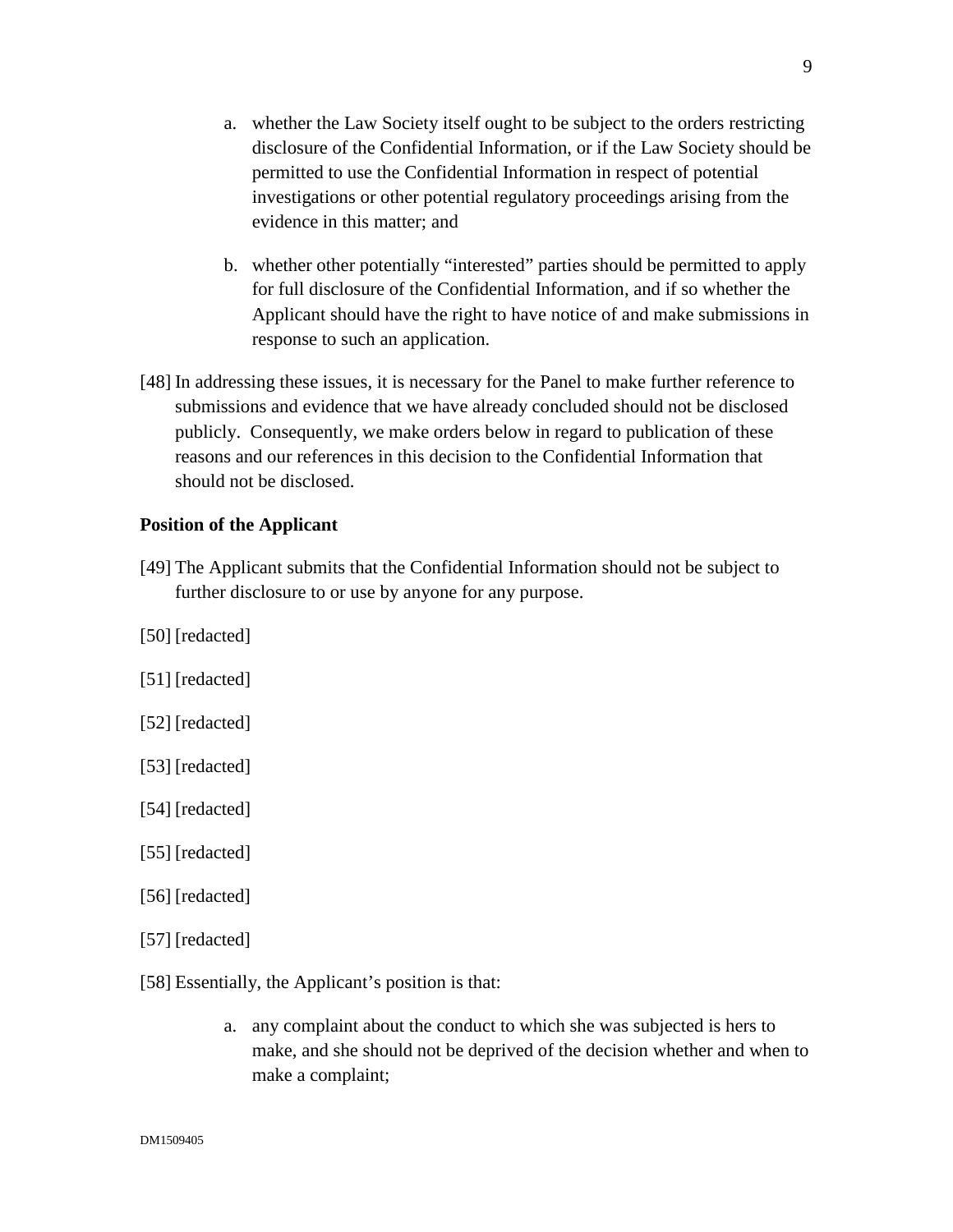- b. if the Law Society takes steps against the Applicant's wishes, it could have significant deleterious effects on her emotionally and professionally, as well as impact others; and
- c. in the Applicant's view, it is not necessary for the Law Society to take any steps against the Applicant's wishes in order to protect others.
- [59] In her submissions, the Applicant also takes the position that there should be no ability by any other "interested" party to request disclosure of the Confidential Information.
- [60] In the alternative, the Applicant submits that she should have notice of any application for disclosure of the Confidential Information and an opportunity to make submissions with respect to whether disclosure should be ordered.
- [61] The Applicant also seeks an order that this decision be made without identifying the Applicant, and an order that the submissions in respect of this application and the Applicant's affidavit in support of the application should not be disclosed to any party.

# **Position of the Law Society**

- [62] As set out above, the Law Society has agreed to many of the restrictions on disclosure of the Confidential Information. However, the Law Society's position is that an exception to those restrictions must be made to permit the Law Society to disclose the Confidential Information within the Law Society itself, including to staff, benchers and agents of the Law Society, for use in potential investigations and other potential regulatory processes.
- [63] [redacted]
- [64] According to the Law Society, the ability to properly address these issues falls within the fundamental mandate of the Law Society as defined in section 3 of the LPA:
	- **3.** It is the object and *duty of the society to uphold and protect the public interest in the administration of justice* by
		- (a) preserving and protecting the rights and freedoms of all persons,
		- (b) *ensuring the independence, integrity, honour and competence of lawyers*,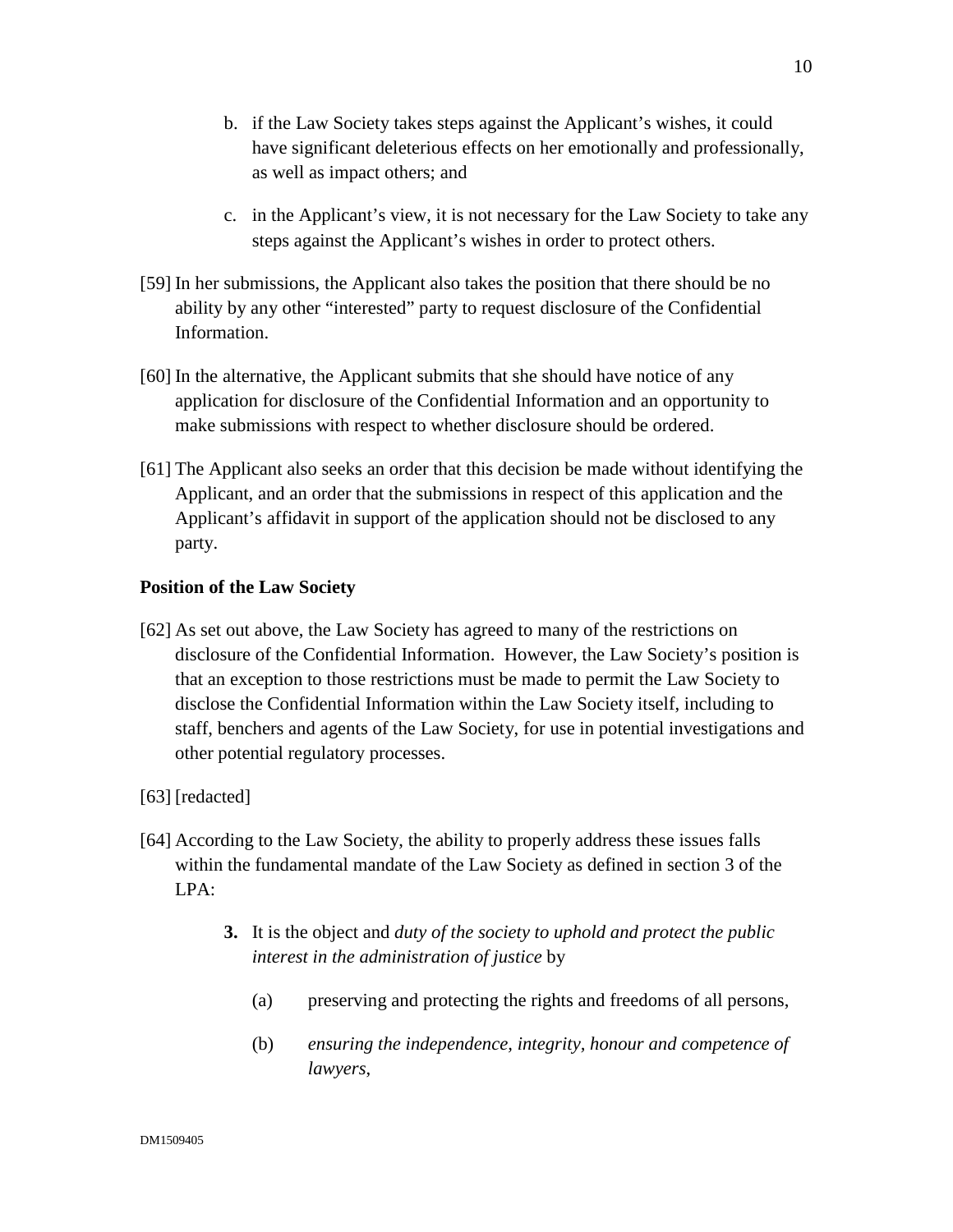- (c) establishing standards and programs for the education, professional responsibility and competence of lawyers and of applicants for call and admission,
- (d) *regulating the practice of law*, and
- (e) supporting and assisting lawyers, articled students and lawyers of other jurisdictions who are permitted to practise law in British Columbia in fulfilling their duties in the practice of law.

[emphasis added]

- [65] [redacted]
- [66] [redacted]
- [67] [redacted]
- [68] [redacted]
- [69] On this basis the Law Society takes the position that there is a serious issue that engages protection of the public that it must investigate and address in accordance with its primary statutory mandate.
- [70] The Law Society submits that an order that prohibits any disclosure of the Confidential Information within the Law Society itself, "would unduly restrict the Law Society in fulfilling its mandate."
- [71] In its submissions the Law Society referred the Panel to *Finney v. Barreau du Québec*, 2004 SCC 36, [2004] 2 SCR 17. In *Finney*, the Barreau was found to have delayed dealing with a lawyer who had been the subject of a number of complaints and discipline proceedings. As a result of the delay, the Supreme Court of Canada concluded that the Barreau had not diligently carried out its mission of protecting the public in general, and therefore, was liable to a client who was badly served by the lawyer during the period in which the Barreau ought to have taken action.
- [72] [redacted]
- [73] The Law Society submits that there are sufficient grounds for the Law Society to investigate whether there has been a breach of the Code, particularly given the seriousness of the conduct described by the Applicant.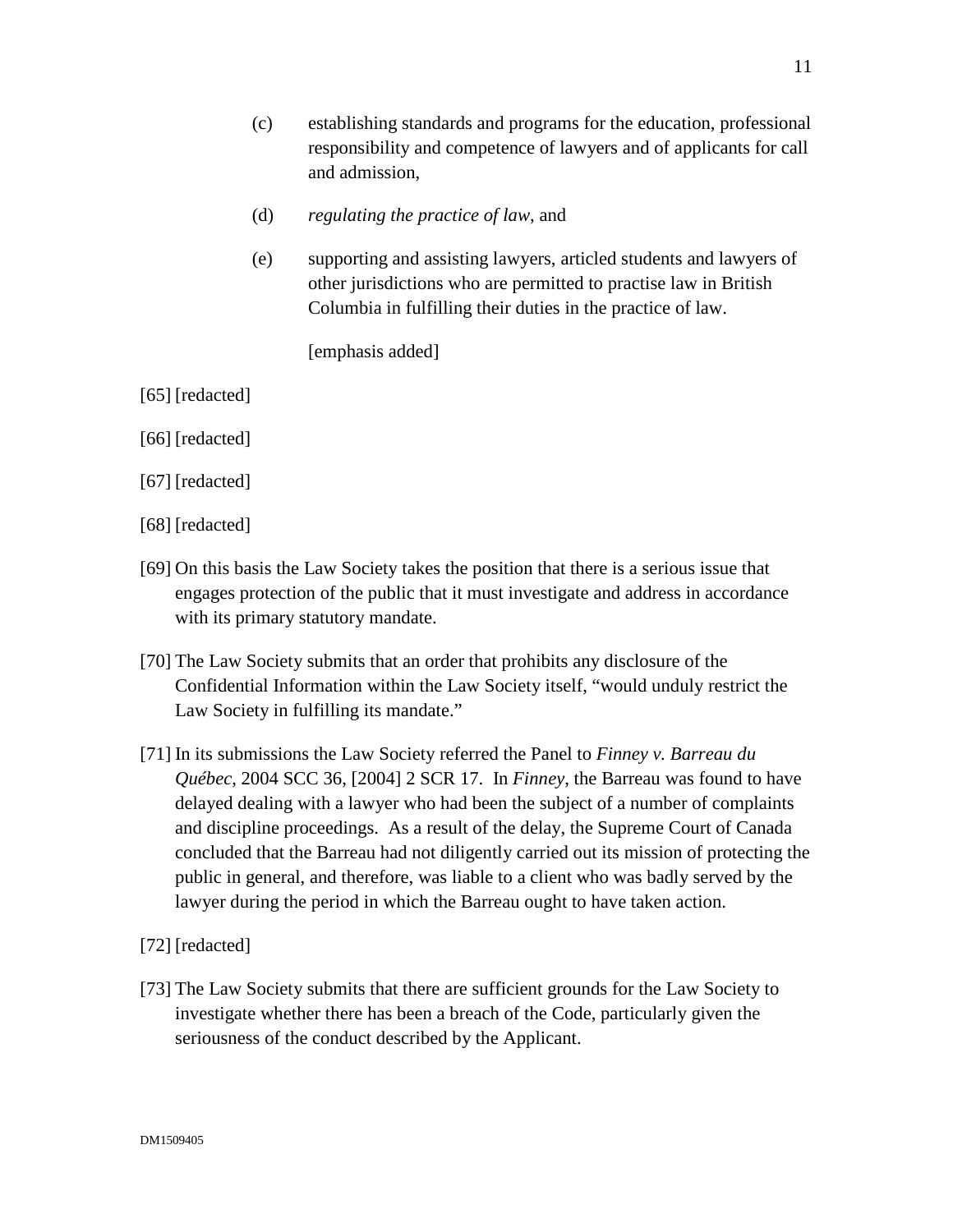- [74] The Law Society also submits that it has an obligation in protecting the public interest to ensure that only lawyers who are suitable are permitted to act as principals to articled students.
- [75] In that regard, Law Society Rule 2-57 provides in part:
	- (4) On the recommendation of the Discipline Committee or Practice Standards Committee, or on its own motion, the Credentials Committee may inquire into a lawyer's suitability to act or to continue to act as principal to an articled student and may do any of the following:
		- (a) conduct or authorize any person to conduct an investigation concerning the fitness of the lawyer to act as a principal;
		- (b) require the lawyer to appear before the Credentials Committee and to respond to questions of the Committee;
		- (c) order the lawyer to produce any documents, records or files that the Credentials Committee may reasonably require.
	- (5) After allowing the lawyer to make submissions, the Credentials Committee may do any of the following:
		- (a) permit the lawyer to act as a principal to an articled student;
		- (b) permit the lawyer to act as a principal to an articled student subject to conditions or limitations;
		- (c) order that the lawyer not act as a principal to an articled student.
	- (6) The onus is on the lawyer to show cause why an order should not be made under subrule  $(5)$  (b) or  $(c)$ .
- [76] The Law Society submits that, given the conduct described by the Applicant, there is a basis for the Credentials Committee to investigate whether the Principal satisfies the requirements to continue acting as a principal to articled students.
- [77] While the Law Society acknowledges the Applicant's evidence in her affidavit as to her belief that other students are not at risk of being subjected to conduct similar to that which she described, it submits that such evidence is not sufficient to satisfy the Society's obligation to ensure only those who are suitable are permitted to act as principals to articled students.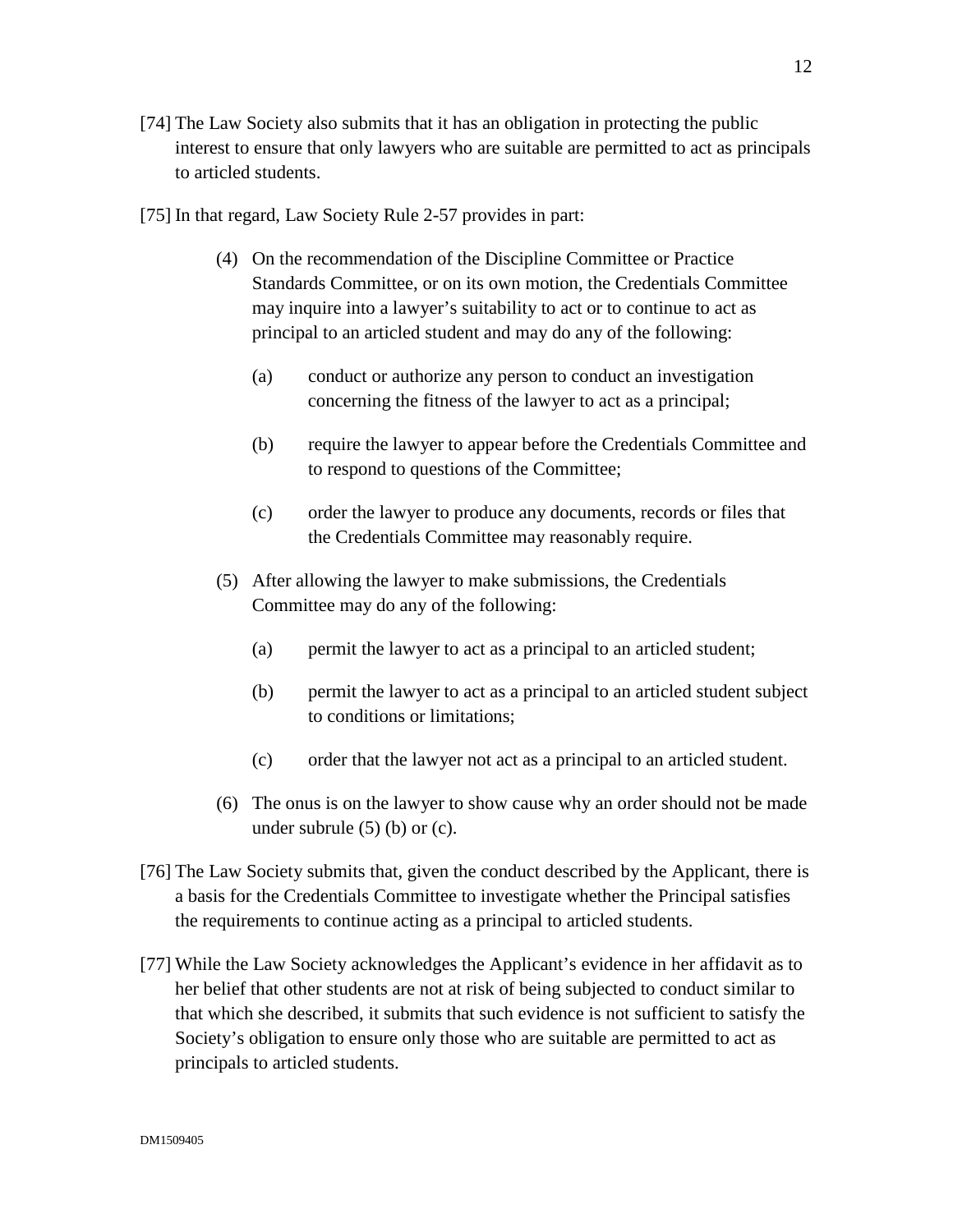- [78] According to the Law Society, it must be able to engage in whatever potential investigations it considers necessary to fulfill its primary mandate of protecting the public interest. To satisfy its obligations effectively, the Law Society submits that it must be able to utilize the Confidential Information that has come into its possession and knowledge through this proceeding.
- [79] The Law Society further submits that, while the interests and concerns of the Applicant described in her submissions are valid and important and must be taken into account in any further Law Society processes, the Applicant's wishes cannot preclude the Law Society from fulfilling its mandate.
- [80] The Law Society notes that an investigation of a potential discipline violation may be initiated by the Executive Director of the Law Society based on information received from any source, not just from a complainant directly.
- [81] Law Society Rule 3-4 provides:

# **Consideration of complaints and other information**

- **3-4** (1) The Executive Director *must consider every complaint* received under Rule 3-2 *[Complaints]*.
	- (2) Information received *from any source* that indicates that a lawyer's conduct *may constitute a discipline violation must be treated as a complaint* under these rules.

[emphasis added]

- [82] The Law Society submits that the Confidential Information already in possession of the Law Society from this matter comprises a source under Rule 3-4 that should be treated as a complaint by the Executive Director.
- [83] Additionally, the Law Society argues that there are safeguards within the Law Society processes that at least mitigate the impacts of some of the Applicant's concerns about losing the ability to determine whether or not a complaint is initiated.
- [84] During a Law Society investigation, some disclosure and an opportunity to respond must be provided to the person under investigation. However, the Law Society submits that disclosure of all evidence in its possession is not required at the investigation stage.
- [85] Furthermore, section 88(3) of the LPA provides that any disclosure made during a Law Society investigation or hearing is confidential and is not to be further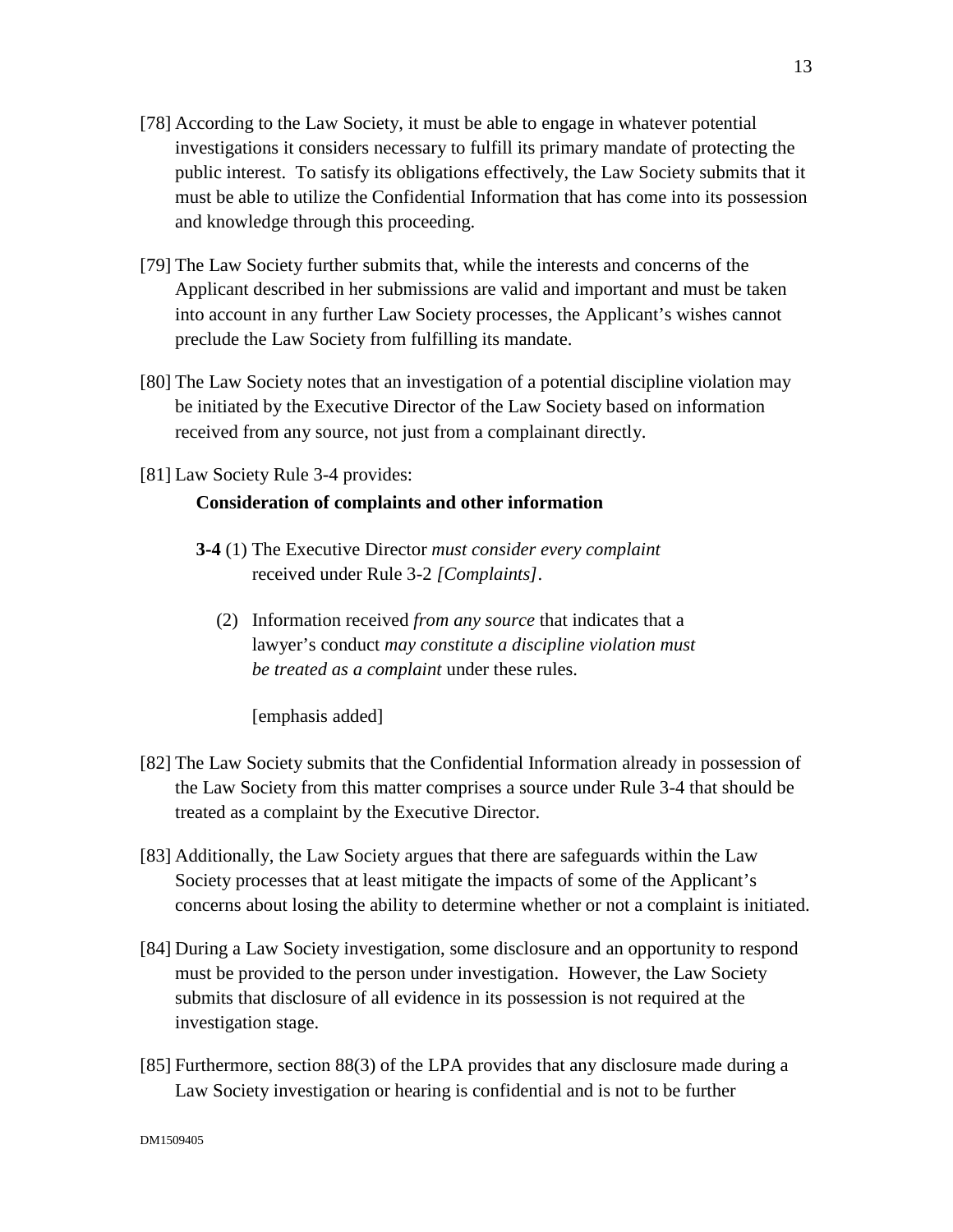disclosed. Similarly, complaints and the information that forms part of the investigation of a complaint is deemed to be confidential pursuant to Law Society Rule 3-3(1).

- [86] Consequently, the scope of potential disclosure of the Confidential Information that could permissibly arise as a result of a Law Society investigation is limited.
- [87] The Law Society has not yet determined what processes may be required to address the issues that arise from the evidence in this matter. The Law Society has not determined whether further hearings related to these matters are required, or the level of involvement in the processes, if any, it will request of the Applicant.
- [88] The Law Society also submits that, in determining what actions it may take in respect of these matters, the Law Society, through its representatives and processes, will take account of the Applicant's interests, wishes and willingness to participate.
- [89] As a result, while the Law Society acknowledges the concerns of the Applicant, it submits that they are prospective at this point, and the Law Society will seek to mitigate any negative effects on the Applicant to the extent it is possible to do so while fulfilling its mandate to protect the public interest.
- [90] Nevertheless, should further regulatory processes become necessary, the Law Society submits that any "interested party" involved in such a process should have the ability to apply to this Panel for further disclosure of the Confidential Information to ensure procedural fairness.
- [91] In summary the Law Society submits that:
	- a. It is statutorily obligated to investigate and address conduct that may be a discipline violation once it becomes aware of such behaviour. It is also statutorily required to ensure that only suitable lawyers are permitted to act as principals.
	- b. A complaint does not "belong" exclusively to the person who has been subjected to wrongful conduct, but can be initiated from any source.
	- c. The Applicant's position would prevent the Law Society from satisfying its statutory mandate of protecting the public interest.
	- d. The Applicant's concerns, while valid, can be mitigated to some extent through the Law Society's conduct of its processes.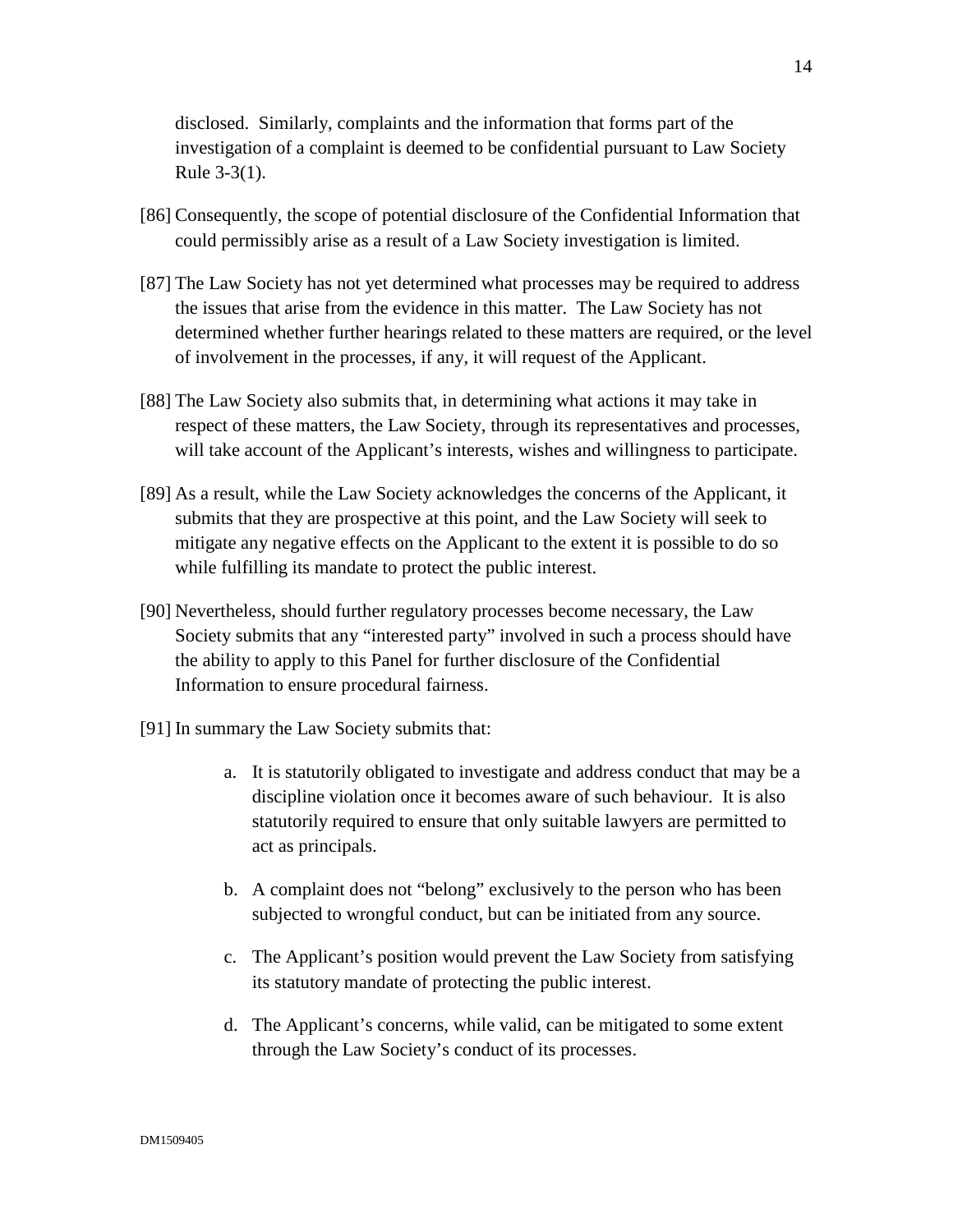- e. In order to ensure procedural fairness, any party that is the subject of a related Law Society proceeding should be entitled to apply for disclosure of the Confidential Information.
- [92] The Law Society took no position with respect to the Applicant's request that the submissions and the Applicant's affidavit provided in this application be restricted from disclosure.
- [93] As a result, the Law Society submits that the order this Panel should make is:

The Information in the [Admission] Decision (2016 LSBC 38), exhibits, and transcript not be disclosed to anyone outside the Law Society, except for the purposes of addressing the Applicant's principal's conduct either through the Law Society's complaint/discipline process or for the purposes of assessing his suitability to act as a principal to an articling student, and with liberty to apply (to this Panel or a substitute panel if necessary in future).

# **ANALYSIS AND DISCUSSION**

[94] The parties have identified the relevant authorities, statutory provisions and Law Society Rules in their submissions as set out above.

# **Restrictions on Disclosure of the Confidential Information**

- [95] Absent an order, all of the Confidential Information would be available to anyone, including the Law Society, pursuant to Rule 5-9.
- *Does the Complaint "Belong" to the Applicant?*
- [96] [redacted] As a result, she submits that there should be a complete restriction on disclosure of the Confidential Information, including an order precluding the Law Society from using the Confidential Information in any further investigation or regulatory process.
- [97] While that position is understandable, it is not consonant with the Law Society Rules.
- [98] Law Society Rule 3-4(2) makes it clear that a complaint can be triggered by any source, not just the person impacted by a lawyer's conduct. [redacted]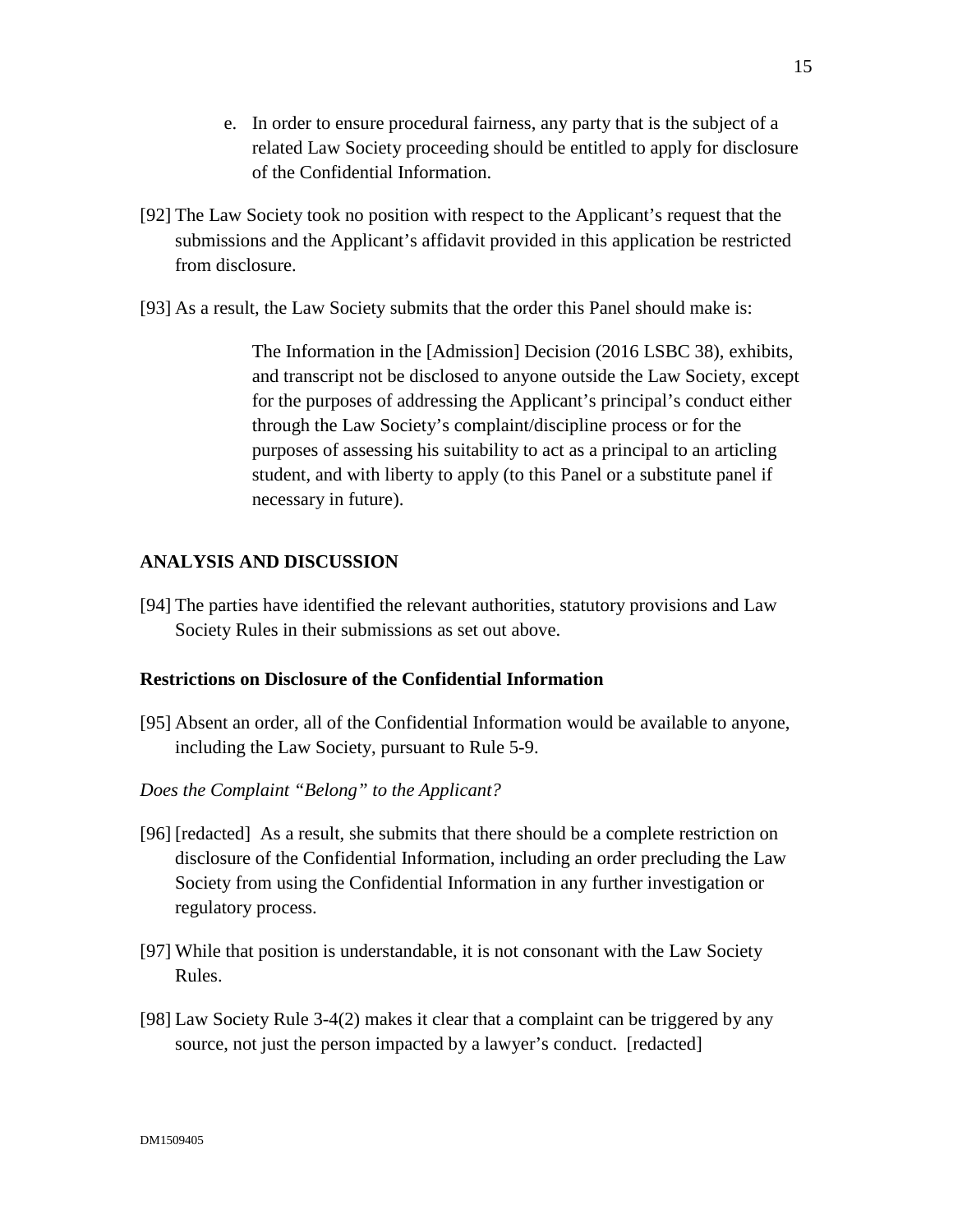- [99] It is not the case that the Applicant alone may determine whether the Law Society treats conduct of which it is aware as a complaint. Therefore, that is not a basis on which this Panel can or should order restrictions on disclosure of the Confidential Information.
- [100]Nevertheless, the Applicant has raised a number of substantial concerns with respect to the harm that may be incurred by her or others if restrictions on disclosure of the Confidential Information are not ordered.
- [101]Consideration of potential harm to the Applicant or others is a basis on which the Rules, particularly Rule 5-8(2), empower us to order restrictions on disclosure of the Confidential Information.

### *Balancing the Interests*

- [102]The starting point for determining whether restrictions ought to be placed on disclosure of the Confidential Information in order to protect the interests of an applicant or others is the decision in *Applicant 9*.
- [103]In *Applicant 9*, the panel sought to weigh the public interest in hearing transparency and openness on the one hand against the value of personal privacy on the other. The panel concluded that some of the information in evidence was highly sensitive, and its disclosure could be damaging to the privacy interests of the applicant. Conversely, there was no public interest value in disclosing the sensitive personal information. Therefore, the balance clearly favoured restricting disclosure of the information.
- [104] In this matter, a similar balancing of interests is required; however, the considerations are not as straightforward as in *Applicant 9*.
- [105]There, the underlying issues had all been finally determined. The competing interests being weighed were relatively discrete and known. The public interest was limited to ensuring that the process was transparent and that the community could be sufficiently informed of the decision and the reasons for it. The applicant's interest was limited to preserving his personal privacy in respect of past conduct.
- [106]Here, the public interest goes beyond transparency and openness in regard to a completed hearing process. Rather, consideration must be given to the public interest in enabling the Law Society to pursue its core mandate of protection of the public by engaging in additional prospective processes arising from the evidence disclosed in this matter.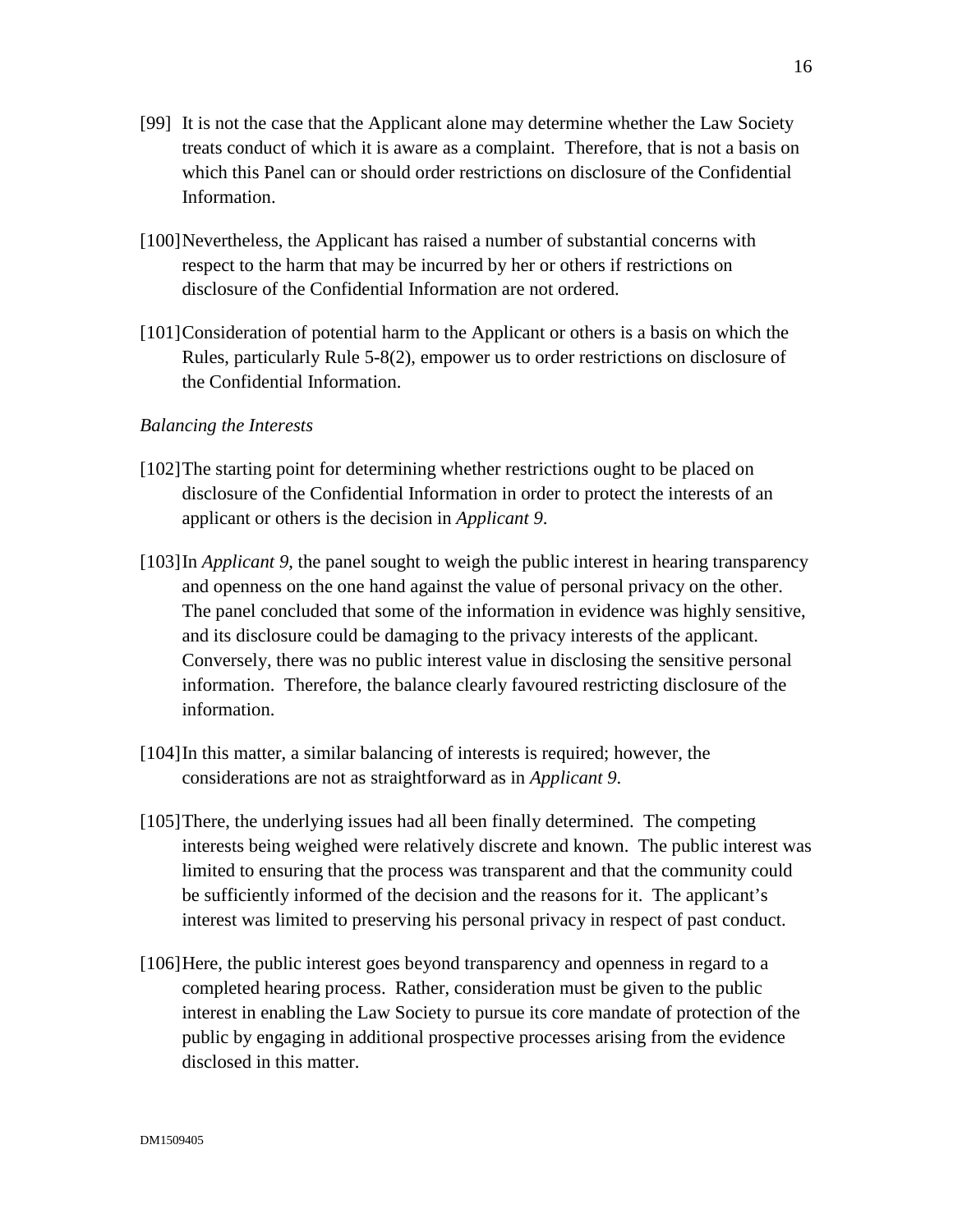- [107]The Law Society's ability to take additional steps for the protection of the public following the conclusion of this matter is a significant factor to consider in balancing the competing interests.
- [108]On the other hand, the considerations militating in favour of restrictions on disclosure of the Confidential Information include not only the Applicant's personal privacy, but also matters of broader public interest, including avoiding additional new harms to the Applicant and others.
- [109]The Applicant has deposed that she is concerned about the impact a complaint could have on her, including the prospect of having to re-experience the conduct she has already described and re-experienced as a result. [redacted]
- [110][redacted]
- [111]Therefore, the Applicant raises concerns about tangible additional harms that may be incurred by her or others if the Confidential Information is made available to the Law Society and treated as a source of information for a complaint.
- [112]Protection of the public interest includes avoiding visiting additional harm to the Applicant or third parties.
- [113][redacted]
- [114][redacted]
- [115][redacted]
- [116]Consequently, unlike in *Applicant 9*, there are significant public interest considerations militating in favour of each party's position. This Panel must weigh the various interests and potential harms in a manner that minimizes the negative impacts and maximizes the overall protection of the public interest.
- [117]The Law Society has a statutory mandate to investigate and address conduct that comes to its attention and which may constitute a discipline violation. The importance of this obligation as part of its duty to protect the public interest is underscored by the language of section 3 of the LPA, as well as the fact that Rule 3- 4(2) requires information received by the Law Society from any source to be automatically treated as a complaint.
- [118]The duty of the Law Society to investigate conduct that may constitute a discipline violation lies at the core of its purpose and duty. That factor weighs strongly in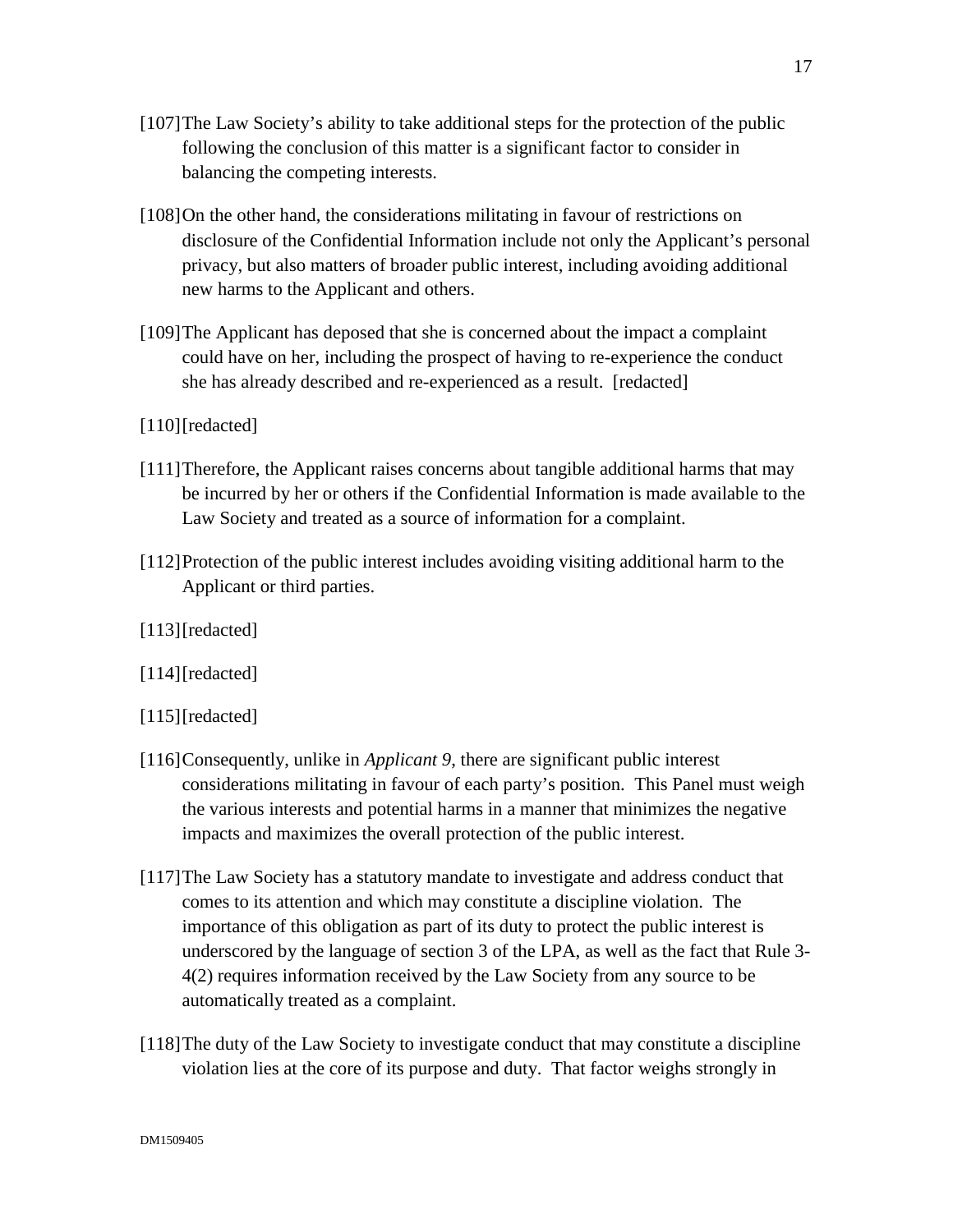favour of permitting further disclosure of the Confidential Information to the extent necessary to fulfill the Law Society's fundamental purpose.

- [119][redacted]
- [120][redacted]
- [121][redacted]
- [122] [redacted]
- [123]As set out above, it would be untenable for the Law Society to be aware of conduct that it considers warrants an investigation, to be obliged by statute to investigate such conduct in those circumstances, and yet to be prevented from conducting an investigation.
- [124]The ability of the Law Society to carry out its mandate must be balanced against the potential harms identified by the Applicant should the Law Society proceed to treat the Confidential Information as a complaint and potentially undertake an investigation and other processes.
- [125]The potential harms identified by the Applicant described above are serious.
- [126]While the prospect of these impacts on the Applicant and others cannot be eliminated, it is significant that they may be mitigated through the Law Society's application of its processes.
- [127][redacted]
- [128]The Applicant raised in her submissions a fear of retribution or blame in the form of negative discussion within the legal community. Again, while this may be a legitimate concern, all members of the profession within British Columbia are required to abide by rule 7.2-1 of the Code, including Commentary [3]:

A lawyer should avoid ill-considered or uninformed criticism of the competence, conduct, advice or charges of other lawyers …

- [129]Similarly rule 7.2-4 of the Code prohibits a lawyer from engaging in communications that are inconsistent with a proper, professional tone.
- [130]The existence of these provisions does not preclude the possibility of blame or of attacks on the Applicant's reputation, but it ought to serve to temper the risk.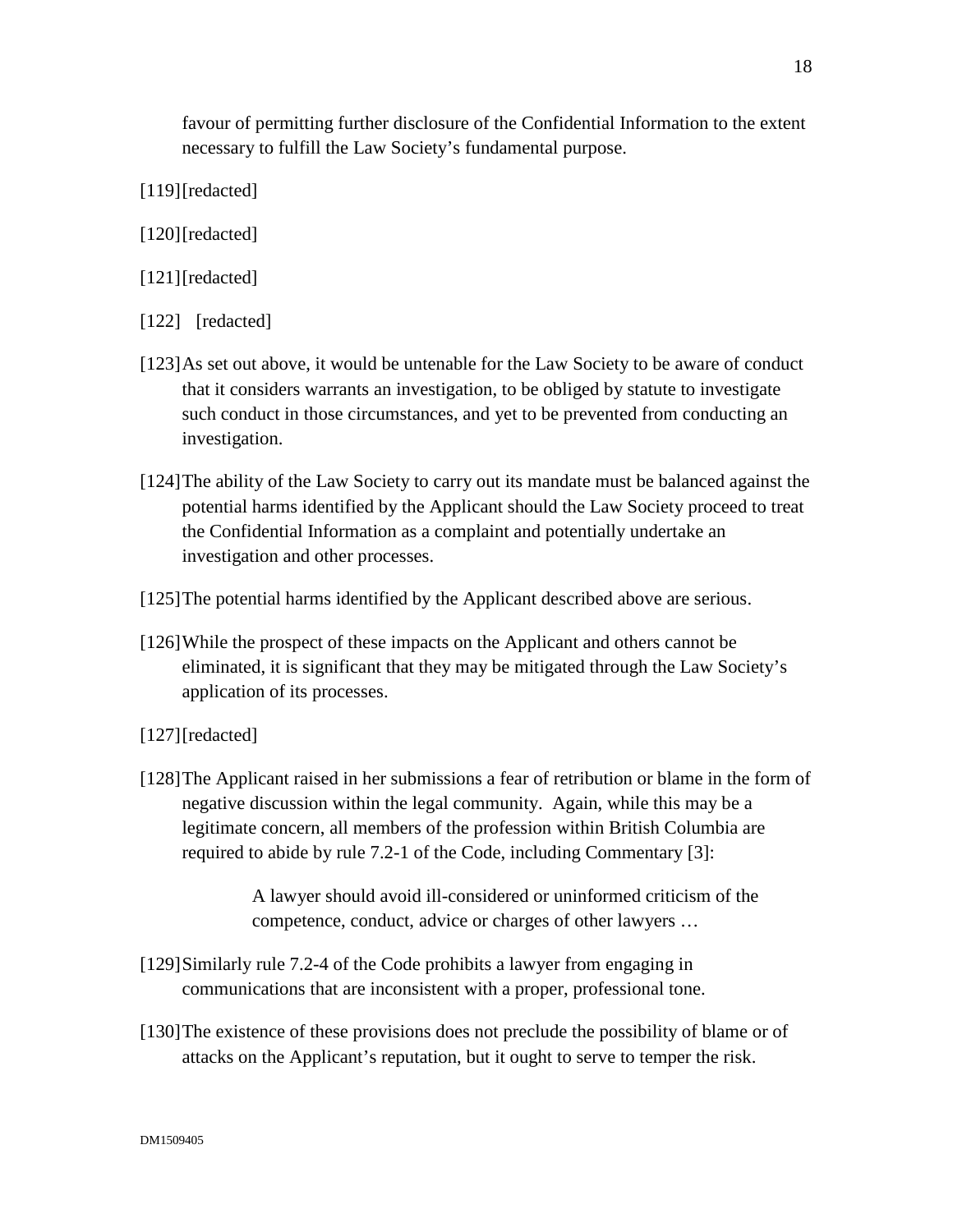- [131]The Applicant properly pointed to our finding at paragraph 185 of the Admission Decision that we considered it inappropriate to compel the Applicant to relive the conduct she described. That concern remains a significant consideration in this application. Forcing the Applicant to re-experience that conduct further should be avoided to the greatest extent possible.
- [132]However, if the Law Society does undertake an investigation, the Applicant's participation will not necessarily be required. In fact, it is possible that the availability of the Confidential Information may make the Applicant's participation in the investigation unnecessary, or at least significantly attenuated.
- [133]Additionally, the Law Society has submitted that it will, in any form of process, give due consideration to the Applicant's wishes and the degree of her willingness to participate in the process.
- [134][redacted]
- [135]Here, the Law Society became aware of the conduct at issue as a result of evidence led in a public hearing. [redacted] In light of the Applicant's election, difficult though it may have been, it would be inappropriate to place the Law Society in the conundrum of being unable to fulfill its obligation to investigate conduct of which it has become aware and about which it has reasonable concerns.
- [136]Nothing in this decision has the effect of compelling someone [redacted] to make an involuntary disclosure that is then treated as a complaint, against their wishes. A person availing themselves of any of the confidential resources identified in the Admission Decision would not be affected by this decision.
- [137]As a result, the public interest is best served by allowing the Law Society to fulfill its core function and examine conduct it reasonably considers itself obliged to investigate.
- [138][redacted]
- [139]In the circumstances of this matter where the potential harms can be mitigated through the Law Society's conduct of its processes, and where the Applicant's original disclosure of the Confidential Information was voluntary, albeit distressing, the balance of interests weighs in favour of the Law Society being permitted to disclose and use the Confidential Information to satisfy its mandate.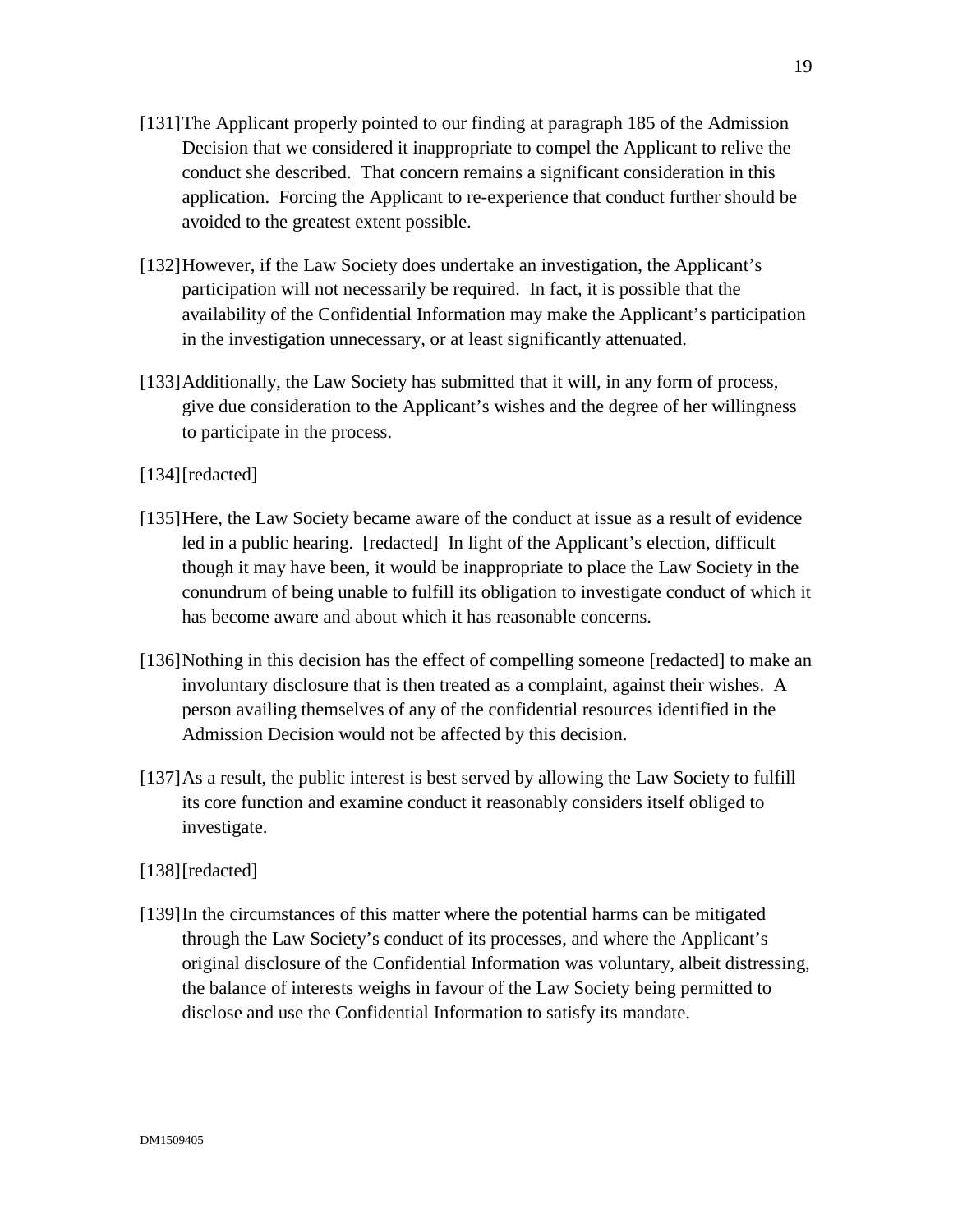### **Further Applications for Disclosure of the Confidential Information**

- [140]The Law Society submits that other potentially interested parties should have leave to seek more or full disclosure of the Confidential Information from this Panel.
- [141]The Applicant takes the position that no such leave should be permitted, or in the alternative, if an interested party is allowed to seek additional disclosure, the Applicant should have notice and a right to make submissions with respect to whether further disclosure will be ordered.
- [142]The Law Society points out in its submissions that it must provide sufficient disclosure to those involved in its processes to satisfy the principles of natural justice. However, the level of disclosure required of the Law Society varies depending on the nature of the process at issue.
- [143]At the investigation stage, the disclosure obligation is far less than that required when a hearing has been ordered.
- [144]For the same reasons that the Law Society should not be prevented from investigating the conduct at issue, the Law Society must also not be placed in a position where it is unable to provide procedural fairness and satisfy the principles of natural justice in respect of any other Law Society regulatory process.
- [145]At the investigation stage, the Law Society is responsible for determining the level of disclosure it is obligated to provide. Consequently, if the Law Society considers that it requires greater disclosure to an interested party than our orders permit, it can apply to this Panel, (or a substitute panel if necessary) to vary our orders.
- [146]Such an application should be brought on notice to the Applicant via her counsel, unless the Law Society is advised that the Applicant wishes to receive any notice directly. In such an application, the Applicant would have the usual rights to make submissions as a party to the hearing that resulted in the orders.
- [147]The Applicant may also apply to vary our orders on notice to the Law Society if circumstances change that may impact our analysis of the balancing of interests set out above.
- [148]If any future matter results in a hearing, whether a credentials hearing or a discipline hearing, the Law Society Rules provide for document disclosure issues to be addressed by way of a pre-hearing conference. It is preferable to have any document disclosure application relating to the Confidential Information determined within the proceedings in which the application arises, rather than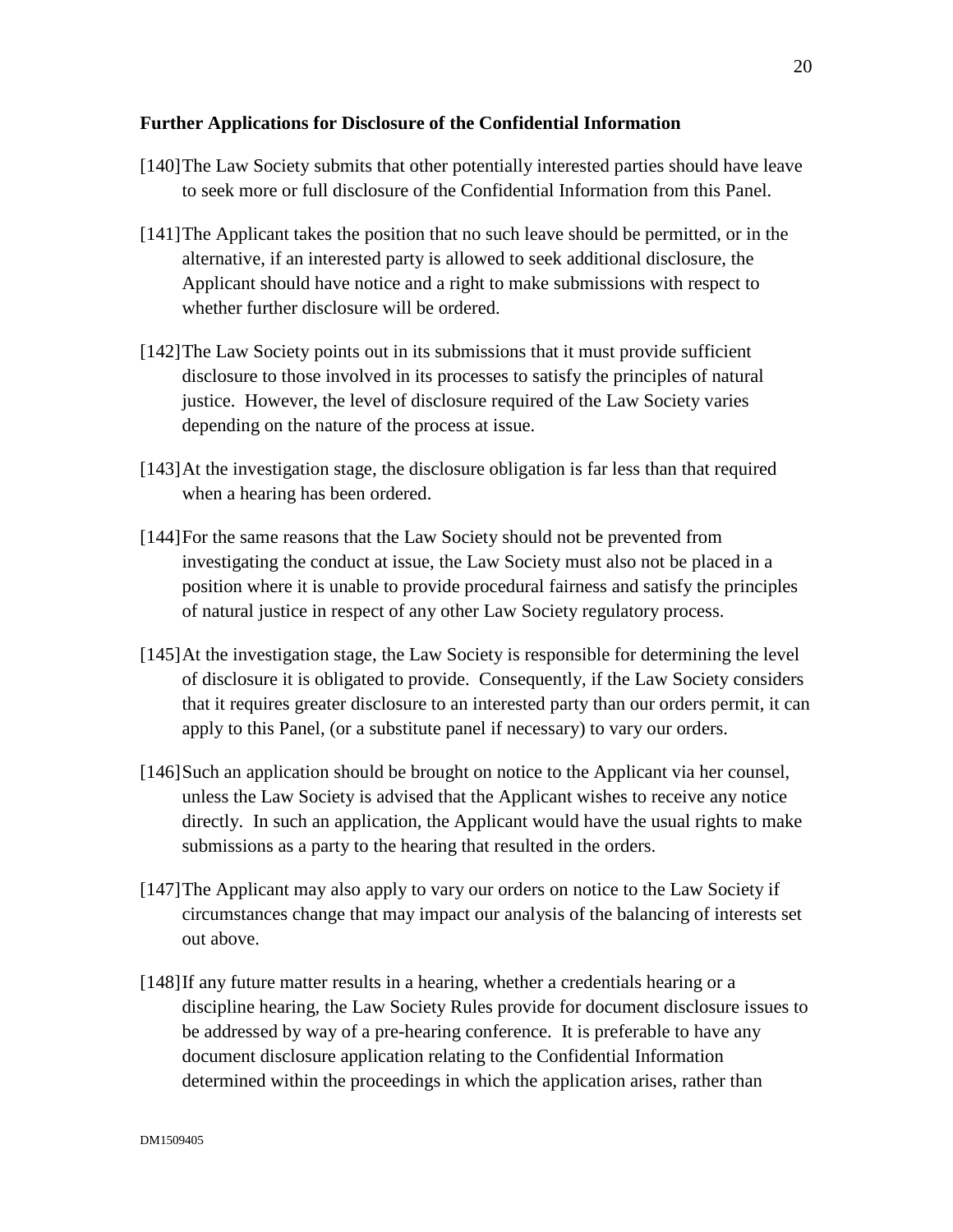asking this Panel to resolve issues of procedural fairness in respect of another, future proceeding.

[149]In the event an application relating to disclosure of the Confidential Information is brought in another hearing proceeding, the Law Society should provide as much notice as it reasonably can to the Applicant, since she could potentially be affected by any disclosure order. The level of participation to which the Applicant will be entitled in that matter is a question for resolution in the proceeding in which the application is brought.

# **CONCLUSION AND ORDERS**

[150] For the reasons set out above, the Panel makes the following orders.

#### **Costs**

- [151]The parties consent and this Panel orders that the Law Society have its costs of the Admission Decision payable by the Applicant in the amount of \$500.
- [152]In light of the order as to costs of the Admission Decision, as well as the orders regarding restrictions on disclosure of the Confidential Information, this Panel orders no additional costs of this application paid to any party, subject only to either party bringing any further consideration of which we were not previously aware to our attention within 14 days of receipt of this decision.

#### **Anonymous Publication**

[153]The parties consent and this Panel orders that, if either the Admission Decision or these reasons are to be published, they must not identify the Applicant.

#### **Restrictions on Disclosure and Use of the Confidential Information**

- [154]With the consent of the parties, this Panel makes the following orders, subject to the further orders set out below:
	- a. If the Admission Decision or a summary of it is to be published, it must be published with the following paragraphs (or the information contained within these paragraphs) redacted or otherwise omitted: 34, 49, 50, 59 to 65, 86, 98, 100 to 101, 111, the last sentence of paragraph 143, the last sentence of paragraph 185, and 195 to 199.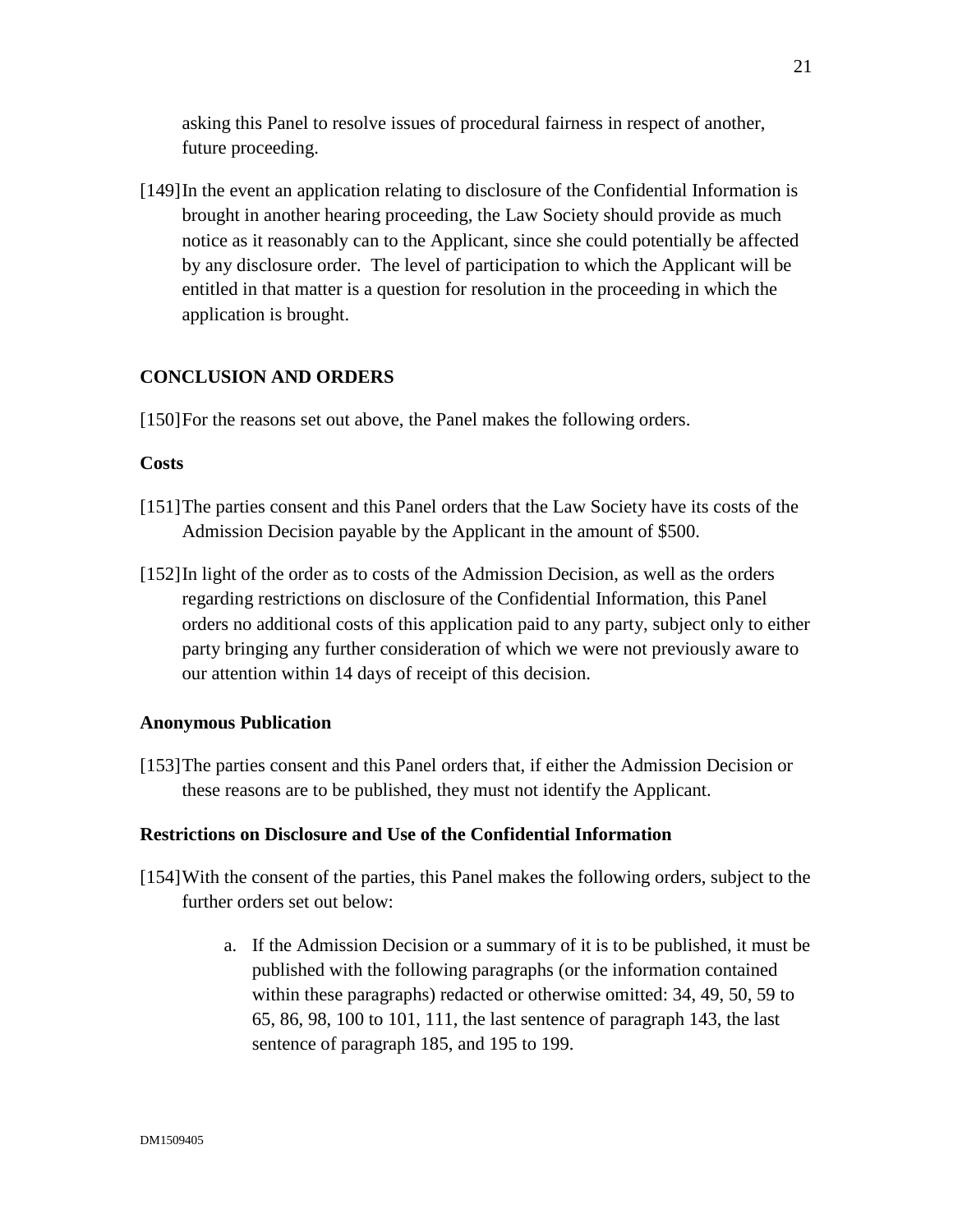- b. If any person requests disclosure of a transcript of the hearing in this matter, the following portions of the transcript must be withheld from disclosure:
	- i. the submissions of the parties;
	- ii. the Applicant's evidence: p. 13 line 7 to p. 39 line 2; p. 45 line 16 to p. 46 line 18; p. 47 line 13 to line 15; p. 63 line 10 to p. 66 line 3; p. 83 line 9 to line 20;
	- iii. SH's evidence: p. 94 line 20 to p. 101 line 6; p. 102 line 23 to p. 103 line 24; p. 106 line 6 to line 14; and
	- iv. all references to the Applicant's name, SH's name, Student 1's name and the Principal's name.
- c. If any person requests disclosure of any exhibit entered into evidence in this matter, the exhibits, if disclosed, must be provided with any reference to the Applicant's name, SH's name, Student 1's name or the Principal's name redacted or otherwise omitted.
- d. If any person seeks disclosure of exhibits entered into evidence in this matter, Exhibit 2, Tab 15, if disclosed, must be provided in a redacted form that does not disclose the information contained in paragraph 5, the second to the thirteenth word in paragraph 7 and the second sentence of paragraph 8.
- e. The written submissions provided by the parties in the Admission Decision hearing and in this application must not be disclosed to any person.
- f. The Applicant's affidavit provided in support of this application must not be disclosed to any person.
- g. None of the orders in subparagraphs (a) to (f) apply to restrict disclosure of the full, unredacted record of this matter to counsel and their clients in this matter, to a review board, or to a court for the purposes of any review, appeal or judicial review arising from either the Admission Decision or this decision.
- h. None of the orders in subparagraphs (a) to (f) apply to restrict disclosure of the full, unredacted record of this matter within the Law Society, including to the staff, benchers and any agent of the Law Society, as well